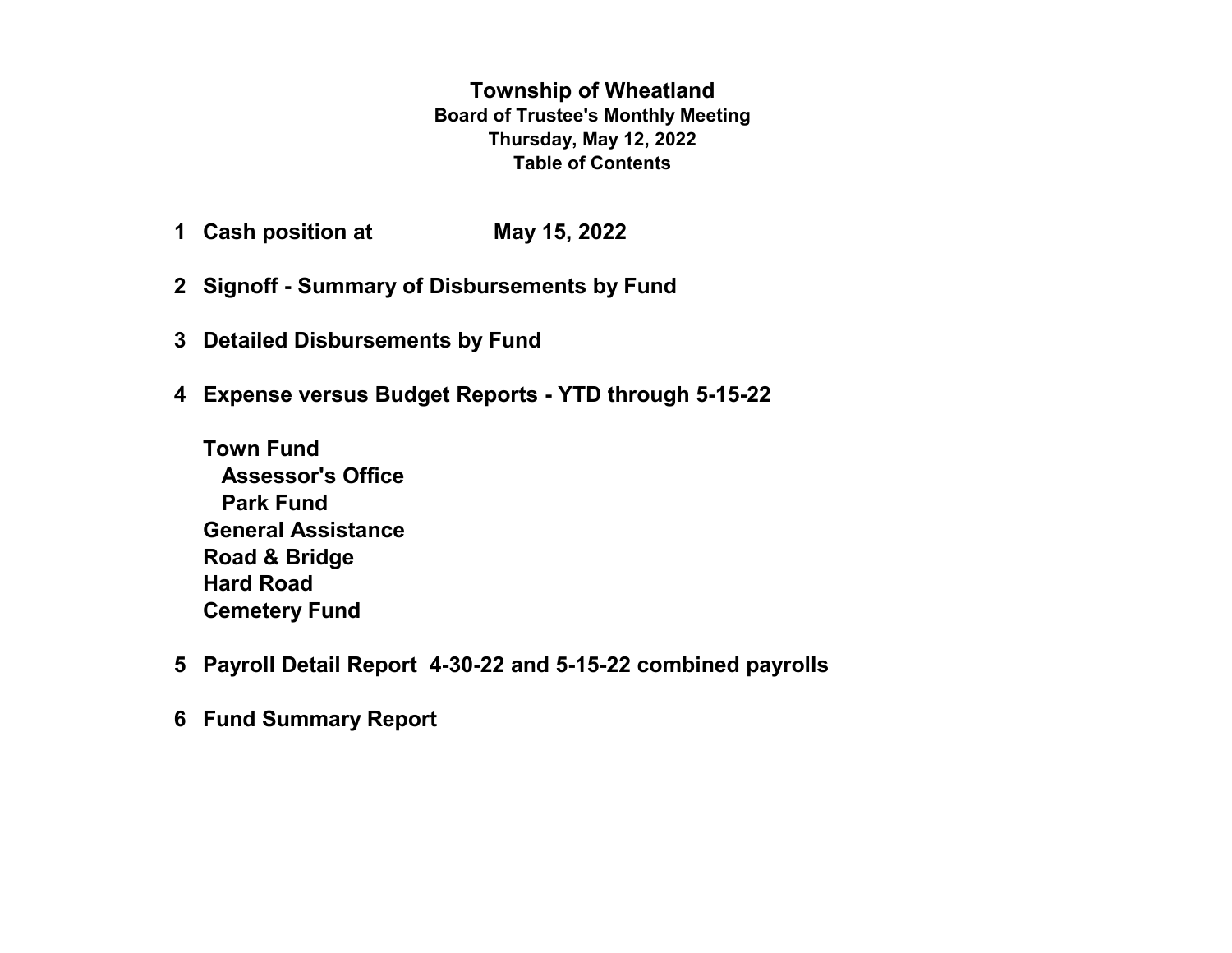# **Township of Wheatland Board of Trustee's Monthly Meeting May 15, 2022 Cash Balance at**

| <b>Town Fund Checking</b>              | \$<br>269,838.70 | 0.02% |
|----------------------------------------|------------------|-------|
| <b>General Assistance Checking</b>     | \$<br>1,865.79   | 0.02% |
| <b>Cemetery Fund Operating</b>         | \$<br>37,014.49  | 0.02% |
| <b>Cemetery Fund - Care Fund</b>       | \$<br>13,495.47  | 0.02% |
| <b>Cemetery Fund - Donations/Gifts</b> | \$<br>7,688.50   | 0.02% |
| <b>Cemetery Care-Fund CD</b>           | \$<br>155,400.00 | 0.15% |
| <b>Road and Bridge Checking</b>        | \$<br>202,947.66 | 0.02% |
| <b>Hard Road Checking</b>              | \$<br>579,433.32 | 0.02% |
| <b>Town Fund MM</b>                    | \$<br>738,839.79 | 0.04% |
| <b>General Assistance MM</b>           | \$<br>12,434.83  | 0.04% |
| Road & Bridge MM's (2 accounts)        | \$<br>19,139.01  | 0.04% |
| Hard Road MM's (2 accounts)            | \$<br>64,402.52  | 0.04% |
| <b>Culvert MM (2 accounts)</b>         | \$<br>64.66      | 0.04% |
| <b>Disaster Relief MM</b>              | \$<br>16,694.12  | 0.04% |
| <b>Total</b>                           | \$2,119,258.86   |       |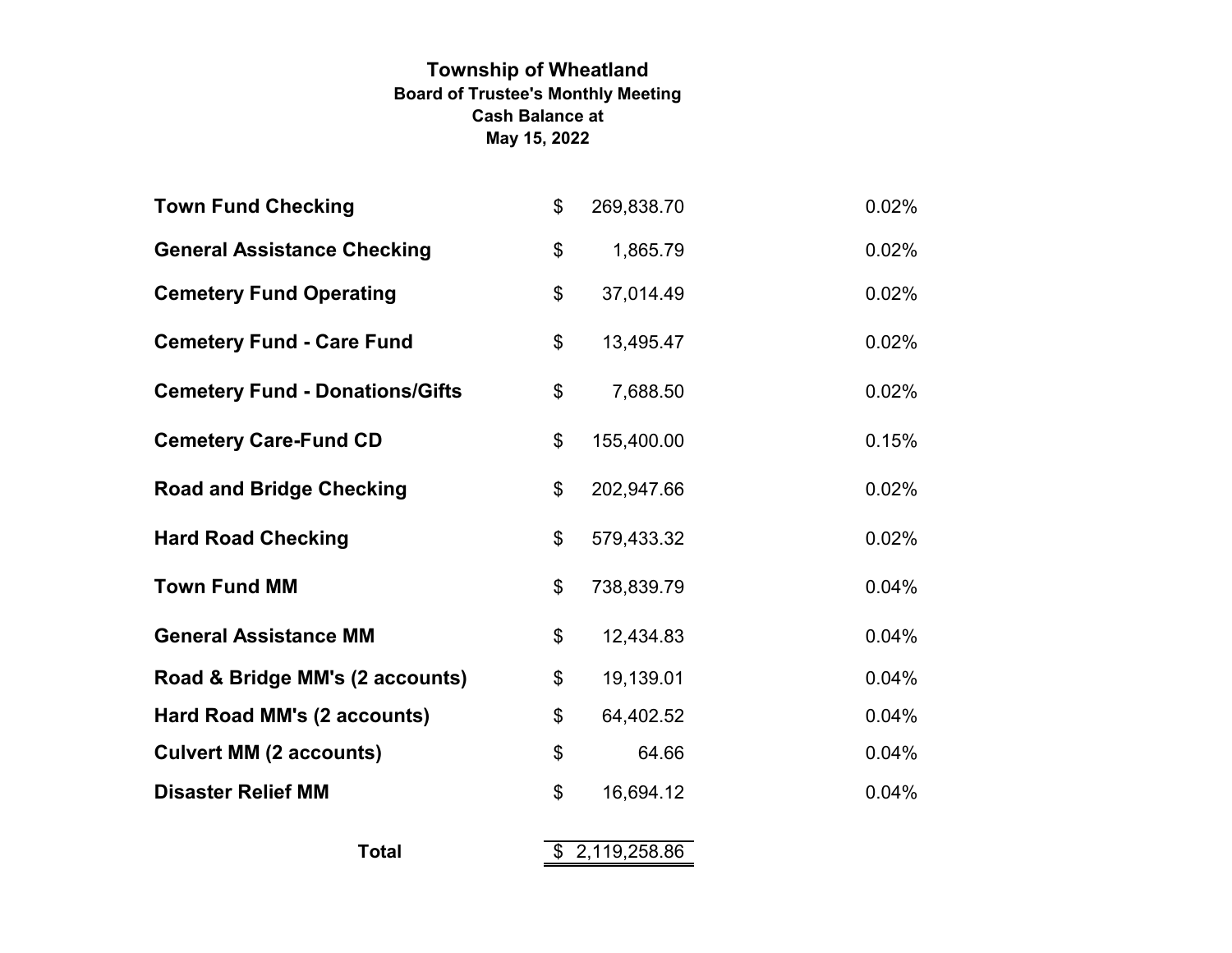# **Township of Wheatland May 12, 2022 Disbursements Summary**

| <b>TOTAL ALL FUNDS</b>            | \$<br>173,800.60 |
|-----------------------------------|------------------|
| <b>Cemetery Fund</b>              | \$<br>500.00     |
| <b>Culvert Fund</b>               | \$               |
| <b>Special Hard Road</b>          | \$<br>77,072.53  |
| <b>Road and Bridge</b>            | \$               |
| <b>General Assistance</b>         | \$               |
| <b>Assessor</b>                   | \$<br>6,632.95   |
| <b>Park Fund</b>                  | \$<br>780.38     |
| <b>Town Fund - Administration</b> | \$<br>9,844.37   |
| <b>Town Fund</b>                  | \$<br>78,970.37  |

**THE ABOVE HAS BEEN AUDITED AND APPROVED FOR PAYMENT THIS**

| <b>DAY OF</b> | nnnr |
|---------------|------|
|---------------|------|

\_\_\_\_\_\_\_\_\_\_\_\_\_\_\_\_\_\_\_\_\_\_\_\_\_\_\_\_\_\_\_\_ \_\_\_\_\_\_\_\_\_\_\_\_\_\_\_\_\_\_\_\_\_\_\_\_\_\_\_\_\_ **Supervisor - Michael Crowner Town Clerk - Anita Liskey** 

**Trustee - Colleen Rotkis Trustee - Terry Jones**

**\_\_\_\_\_\_\_\_\_\_\_\_\_\_\_\_\_\_\_\_\_\_\_\_\_\_\_\_\_\_\_\_ \_\_\_\_\_\_\_\_\_\_\_\_\_\_\_\_\_\_\_\_\_\_\_\_\_\_\_\_\_\_\_\_\_\_**

**Trustee - Meghna Bansal Trustee - Kelly Hickey**

**\_\_\_\_\_\_\_\_\_\_\_\_\_\_\_\_\_\_\_\_\_\_\_\_\_\_\_\_\_\_\_\_ \_\_\_\_\_\_\_\_\_\_\_\_\_\_\_\_\_\_\_\_\_\_\_\_\_\_\_\_\_\_\_\_\_\_**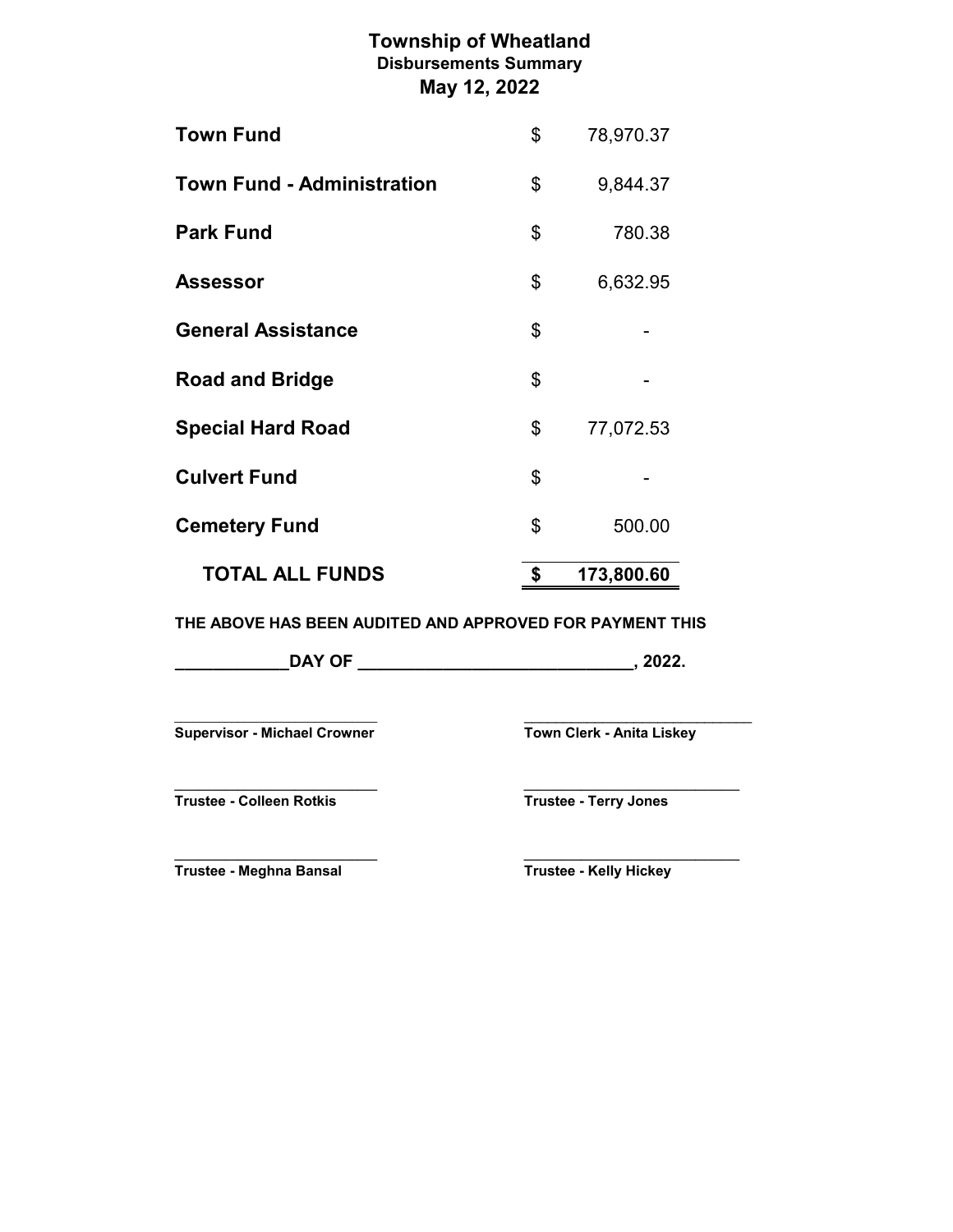# **Township of Wheatland May 12, 2022 Disbursements Summary**

| <b>Town Fund</b>                  | \$<br>78,970.37  |
|-----------------------------------|------------------|
| <b>Town Fund - Administration</b> | \$<br>9,844.37   |
| <b>Park Fund</b>                  | \$<br>780.38     |
| <b>Assessor</b>                   | \$<br>6,632.95   |
| <b>General Assistance</b>         | \$               |
| <b>Road and Bridge</b>            | \$<br>238.89     |
| <b>Special Hard Road</b>          | \$<br>77,072.53  |
| <b>Culvert Fund</b>               | \$               |
| <b>Cemetery Fund</b>              | \$<br>500.00     |
| <b>TOTAL ALL FUNDS</b>            | \$<br>174,039.49 |
|                                   |                  |

**THE ABOVE HAS BEEN AUDITED AND APPROVED FOR PAYMENT THIS**

**\_\_\_\_\_\_\_\_\_\_\_\_DAY OF \_\_\_\_\_\_\_\_\_\_\_\_\_\_\_\_\_\_\_\_\_\_\_\_\_\_\_\_\_, 2022.**

**I ATTEST I HAVE REVIEWED THESE BILLS:**

\_\_\_\_\_\_\_\_\_\_\_\_\_\_\_\_\_\_\_\_\_\_\_\_\_\_\_\_\_\_\_\_\_\_\_\_\_\_\_\_\_\_\_\_ **Town Clerk - Anita Liskey**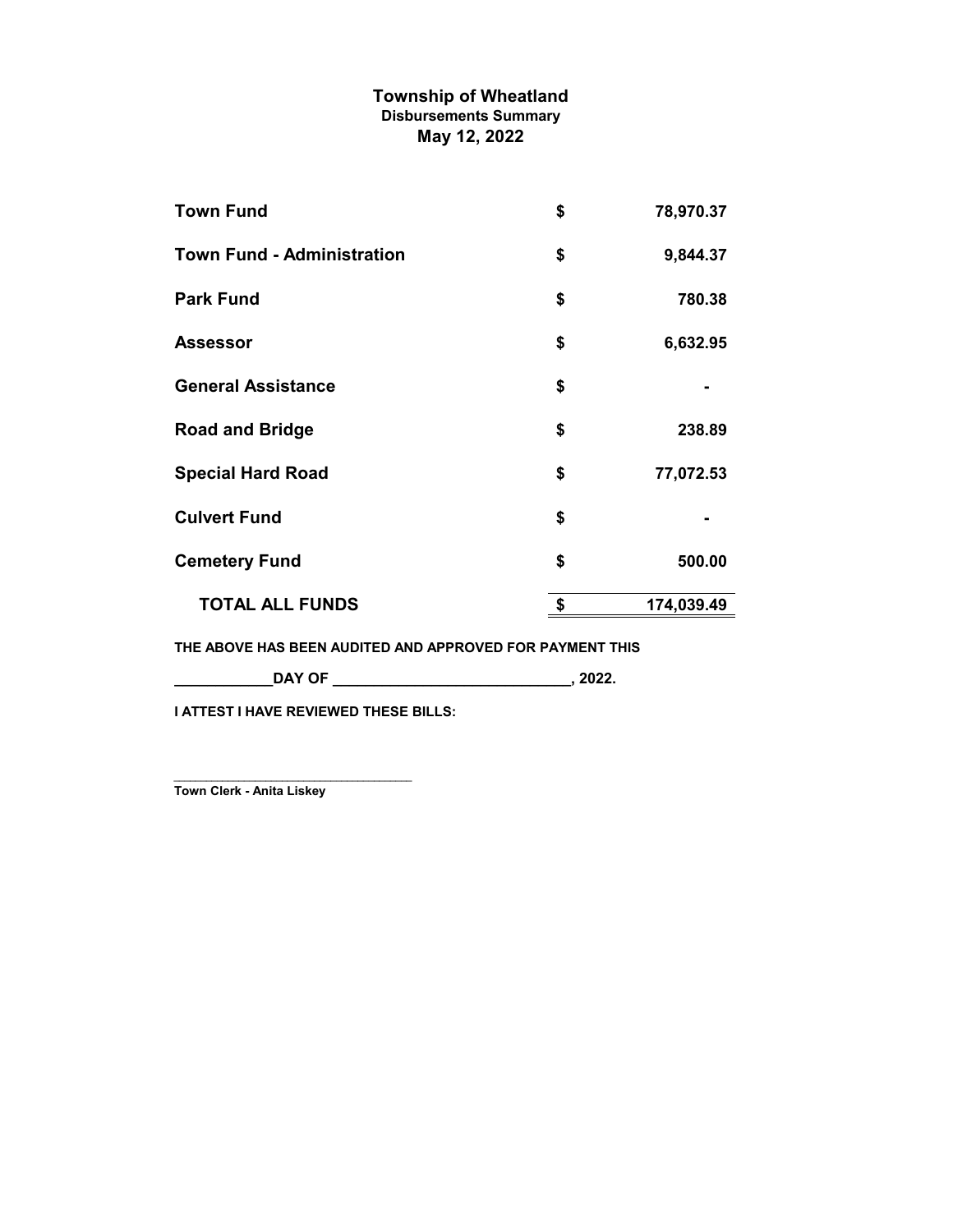#### **Board of Trustee's Monthly Meeting Detailed Disbursements by Fund May 12, 2022**

| <b>Num</b>           | <b>Date</b> | <b>Name</b>                            | <b>Account</b>                          | <b>Amount</b> |
|----------------------|-------------|----------------------------------------|-----------------------------------------|---------------|
| 10 - Town Fund       |             |                                        |                                         |               |
| E-Pay                | 04/19/2022  | <b>Bankcard Processing Center</b>      | 4920 Computer Software & Hardware       | 19.95         |
| E-Pay                | 04/19/2022  | <b>Bankcard Processing Center</b>      | 4920 Computer Software & Hardware       | 22.00         |
|                      | 04/28/2022  | <b>QuickBooks Payroll Service</b>      | 2110 Direct Deposit Liabilities         | 15,107.66     |
| <b>EFTS 04-22b</b>   | 04/29/2022  | <b>Internal Revenue Service Center</b> | 2500 · Payroll Liabilities              | 2,256.00      |
| <b>EFTS 04-22b</b>   | 04/29/2022  | <b>Internal Revenue Service Center</b> | 2500 Payroll Liabilities                | 367.36        |
| <b>EFTS 04-22b</b>   | 04/29/2022  | <b>Internal Revenue Service Center</b> | 2500 Payroll Liabilities                | 367.36        |
| <b>EFTS 04-22b</b>   | 04/29/2022  | Internal Revenue Service Center        | 2500 Payroll Liabilities                | 1,570.70      |
| <b>EFTS 04-22b</b>   | 04/29/2022  | Internal Revenue Service Center        | 2500 Payroll Liabilities                | 1,570.70      |
| WP 04-29-22          | 04/29/2022  | Illinois Department of Revenue         | 2500 · Payroll Liabilities              | 1,045.16      |
| <b>Health Apay</b>   | 04/29/2022  | <b>Health Care Service Corporation</b> | 4138a Health Insurance BCBS             | 1,222.61      |
| <b>Health Apay</b>   | 04/29/2022  | <b>Health Care Service Corporation</b> | 2516 · Health Insur. - Blue Cross       | 135.85        |
| Auto Pay             | 05/02/2022  | Principal                              | 4138b Dental Insurance - Delta Dental   | 88.50         |
| Auto Pay             | 05/02/2022  | Principal                              | $4138f \cdot VSP$                       | 15.44         |
| Auto Pay             | 05/02/2022  | Principal                              | 2517 · Dental Insurance - Delta Dental  | 39.44         |
| Auto Pay             | 05/02/2022  | Principal                              | 2518 Vision Insurance                   | 8.77          |
| <b>ACH109</b>        | 05/12/2022  | Mark Dahlberg                          | 4211 Accounting and Audit Services      | 2,400.00      |
| <b>ACH113</b>        | 05/12/2022  | Canon Financial Services, Inc.         | 4926 Office Equipment Purchase          | 294.20        |
| <b>ACH114</b>        | 05/12/2022  | Chicago Truibune Media Group           | $4545 \cdot$ Publishing                 | 108.00        |
| <b>ACH115</b>        | 05/12/2022  | <b>Comcast Business</b>                | 4267 · Telecommunications               | 433.38        |
| <b>ACH116</b>        | 05/12/2022  | Comcast                                | 4267 Telecommunications                 | 322.06        |
| <b>ACH117</b>        | 05/12/2022  | Coverall North America, Inc.           | 4231 Building Maintenance               | 400.00        |
| <b>ACH118</b>        | 05/12/2022  | Fox Valley Fire & Safety Company, Inc. | $4231 -$<br><b>Building Maintenance</b> | 307.50        |
| <b>ACH118</b>        | 05/12/2022  | Fox Valley Fire & Safety Company, Inc. | $4231 -$<br><b>Building Maintenance</b> | 141.05        |
| 24428                | 05/12/2022  | Damico-Rominger, Carolyn P             | 4850 Mileage                            | 5.85          |
| 24429                | 05/12/2022  | Pace Suburban Bus                      | 2102 Accrued PACE Liability             | 4,038.19      |
| 24429                | 05/12/2022  | Pace Suburban Bus                      | 2102 Accrued PACE Liability             | 1,368.90      |
| 24429                | 05/12/2022  | Pace Suburban Bus                      | 2102 Accrued PACE Liability             | 3,846.04      |
|                      | 05/12/2022  | <b>QuickBooks Payroll Service</b>      | 2110 Direct Deposit Liabilities         | 29,640.89     |
| <b>EFTS 05-22a</b>   | 05/13/2022  | <b>Internal Revenue Service Center</b> | 2500 Payroll Liabilities                | 3,291.00      |
| <b>EFTS 05-22a</b>   | 05/13/2022  | <b>Internal Revenue Service Center</b> | 2500 Payroll Liabilities                | 629.67        |
| <b>EFTS 05-22a</b>   | 05/13/2022  | Internal Revenue Service Center        | 2500 · Payroll Liabilities              | 629.67        |
| <b>EFTS 05-22a</b>   | 05/13/2022  | <b>Internal Revenue Service Center</b> | 2500 Payroll Liabilities                | 2,692.26      |
| <b>EFTS 05-22a</b>   | 05/13/2022  | Internal Revenue Service Center        | 2500 · Payroll Liabilities              | 2,692.26      |
| WP 05-13-22          | 05/13/2022  | Illinois Department of Revenue         | 2500 Payroll Liabilities                | 1,891.95      |
| Total 10 - Town Fund |             |                                        |                                         | 78,970.37     |
| 11 - Town Fund Admin |             |                                        |                                         |               |
| <b>Health Apay</b>   | 04/29/2022  | <b>Health Care Service Corporation</b> | 4138a Health Insurance BCBS             | 1,225.36      |
| <b>Health Apay</b>   | 04/29/2022  | <b>Health Care Service Corporation</b> | 2516 · Health Insur. - Blue Cross       | 123.99        |
| Auto Pay             | 05/02/2022  | Principal                              | 4138b · Dental Insurance - Delta Dental | 44.25         |
| Auto Pay             | 05/02/2022  | Principal                              | $4138f \cdot VSP$                       | 7.72          |
| Auto Pay             | 05/02/2022  | Principal                              | 4138d · Life Insurance - Dearborn       | 8.61          |
| Auto Pay             | 05/02/2022  | Principal                              | 2517 Dental Insurance - Delta Dental    | 106.65        |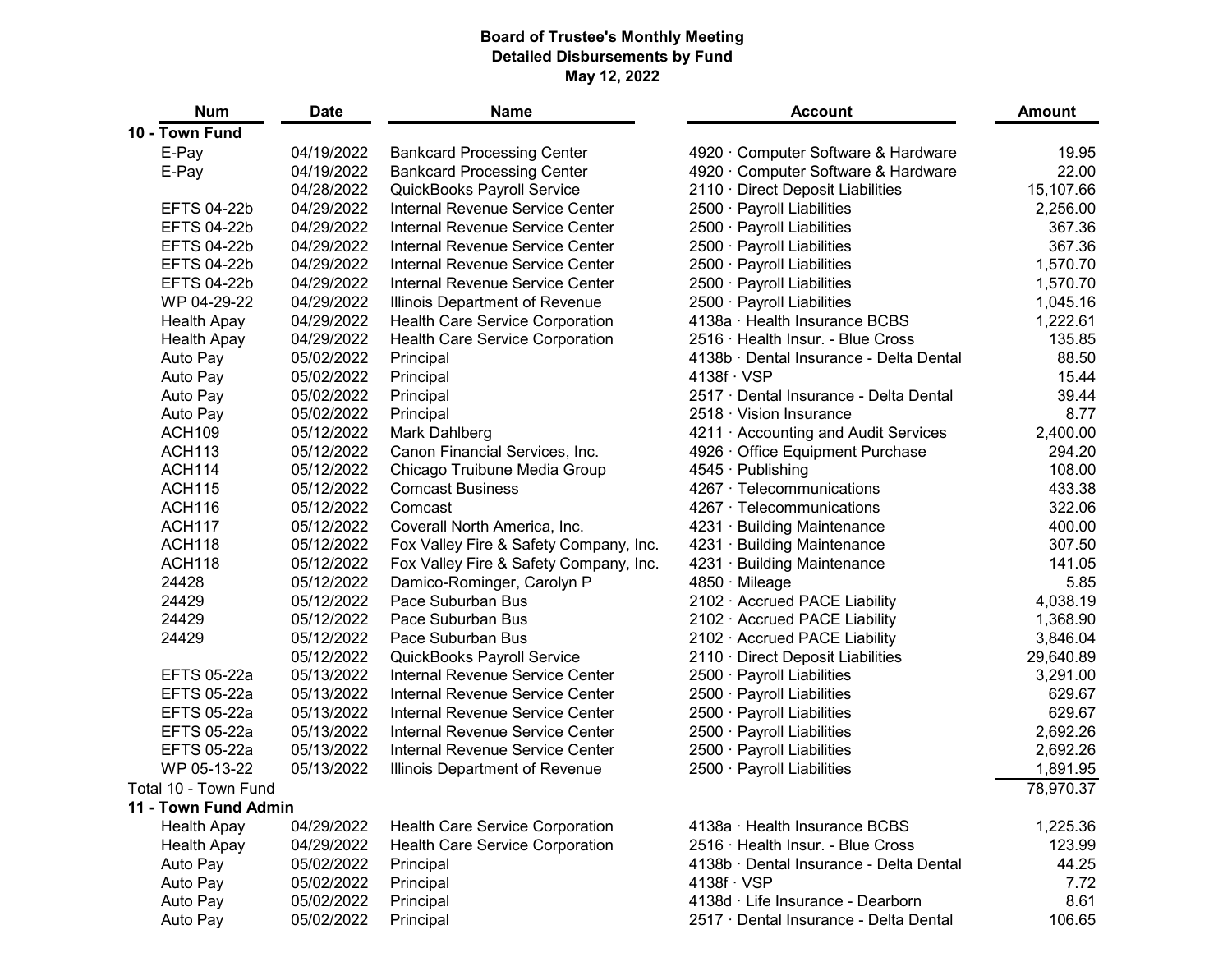| <b>Num</b>                         | <b>Date</b> | <b>Name</b>                                   | <b>Account</b>                          | <b>Amount</b> |
|------------------------------------|-------------|-----------------------------------------------|-----------------------------------------|---------------|
| Auto Pay                           | 05/02/2022  | Principal                                     | 2518 Vision Insurance                   | 19.02         |
| <b>IMRF 04-22b</b>                 | 05/03/2022  | <b>Illinois Municipal Retirement Fund</b>     | 2510 · IMRF Payable                     | 815.69        |
| <b>IMRF 04-22b</b>                 | 05/03/2022  | <b>Illinois Municipal Retirement Fund</b>     | 2510 · IMRF Payable                     | 1,004.97      |
| <b>IMRF 04-22b</b>                 | 05/03/2022  | <b>Illinois Municipal Retirement Fund</b>     | 2510 · IMRF Payable                     | 1,791.11      |
| 457b 05-22                         | 05/06/2022  | <b>ICMA-RC</b>                                | 2520 457b Liability                     | 4,697.00      |
| Total 11 - Town Fund Admin         |             |                                               |                                         | 9,844.37      |
| 13 - Park Fund                     |             |                                               |                                         |               |
| <b>ACH110</b>                      | 05/12/2022  | ComEd Park #6018                              | 4261 Utilities                          | 65.06         |
| <b>ACH111</b>                      | 05/12/2022  | Portable John, Inc.                           | 4631 Park Subcontracting Services       | 252.67        |
| <b>ACH111</b>                      | 05/12/2022  | Portable John, Inc.                           | 4631 Park Subcontracting Services       | 322.67        |
| <b>ACH112</b>                      | 05/12/2022  | Russo's Power Equipment Inc.                  | 4628 Park Maintenance                   | 139.98        |
| Total 13 - Park Fund               |             |                                               |                                         | 780.38        |
| 15 - Assessors Office              |             |                                               |                                         |               |
| <b>Health Apay</b>                 | 04/29/2022  | <b>Health Care Service Corporation</b>        | 4138a Health Insurance BCBS             | 3,772.33      |
| <b>Health Apay</b>                 | 04/29/2022  | <b>Health Care Service Corporation</b>        | 2516 Health Insur. - Blue Cross         | 251.32        |
| Auto Pay                           | 05/02/2022  | Principal                                     | 4138b · Dental Insurance - Delta Dental | 177.00        |
| Auto Pay                           | 05/02/2022  | Principal                                     | $4138f \cdot VSP$                       | 30.88         |
| Auto Pay                           | 05/02/2022  | Principal                                     | 4138d Life Insurance - Dearborn         | 34.44         |
| 457b 05-22                         | 05/06/2022  | <b>ICMA-RC</b>                                | 2520 · 457b Liability                   | 200.00        |
| 24421                              | 05/12/2022  | <b>Illinois Assessors Association</b>         | $4830 \cdot$ Dues                       | 50.00         |
| 24422                              | 05/12/2022  | <b>Illinois Property Assessment Institute</b> | 4139 Training / Educational Classes     | 375.00        |
| 24423                              | 05/12/2022  | <b>JRM Consulting Inc.</b>                    | 4220 Subcontractor Fees                 | 1,000.00      |
| 24424                              | 05/12/2022  | <b>Verizon Wireless</b>                       | 4267 Telecommunications                 | 36.01         |
| 24425                              | 05/12/2022  | Hofman, James                                 | 4850 Mileage                            | 110.18        |
| 24426                              | 05/12/2022  | Markham, Amber                                | 4870 Travel & Conference                | 9.48          |
| 24426                              | 05/12/2022  | Markham, Amber                                | 4870 Travel & Conference                | 8.50          |
| 24426                              | 05/12/2022  | Markham, Amber                                | 4870 Travel & Conference                | 4.10          |
| 24426                              | 05/12/2022  | Markham, Amber                                | 4870 Travel & Conference                | 35.57         |
| 24427                              | 05/12/2022  | Chuck, Kern                                   | 4870 Travel & Conference                | 88.98         |
| 24427                              | 05/12/2022  | Chuck, Kern                                   | 4870 Travel & Conference                | 277.76        |
| 24427                              | 05/12/2022  | Chuck, Kern                                   | 4870 Travel & Conference                | 5.00          |
| 24427                              | 05/12/2022  | Chuck, Kern                                   | 4850 · Mileage                          | 129.87        |
| 24427                              | 05/12/2022  | Chuck, Kern                                   | 4870 Travel & Conference                | 10.31         |
| 24427                              | 05/12/2022  | Chuck, Kern                                   | 4870 · Travel & Conference              | 13.68         |
| 24427                              | 05/12/2022  | Chuck, Kern                                   | 4870 · Travel & Conference              | 12.54         |
| <b>Total 15 - Assessors Office</b> |             |                                               |                                         | 6,632.95      |
| 50 - Road and Bridge               |             |                                               |                                         |               |
| 20918                              | 05/12/2022  | <b>Bankcard Processing Center</b>             | 4551 Office Supplies                    | 48.99         |
| 20918                              | 05/12/2022  | <b>Bankcard Processing Center</b>             | 4551 Office Supplies                    | 56.87         |
| 20918                              | 05/12/2022  | <b>Bankcard Processing Center</b>             | <b>Office Supplies</b><br>$4551 -$      | 3.97          |
| 20918                              | 05/12/2022  | <b>Bankcard Processing Center</b>             | <b>Office Supplies</b><br>$4551 -$      | $-23.79$      |
| 20918                              | 05/12/2022  | <b>Bankcard Processing Center</b>             | $4551 -$<br><b>Office Supplies</b>      | 46.96         |
| 20918                              | 05/12/2022  | <b>Bankcard Processing Center</b>             | 4551 Office Supplies                    | 49.27         |
| 20918                              | 05/12/2022  | <b>Bankcard Processing Center</b>             | 4551 Office Supplies                    | 46.96         |
| 20918                              | 05/12/2022  | <b>Bankcard Processing Center</b>             | 4551 Office Supplies                    | 9.66          |
| Total 50 - Road and Bridge         |             |                                               |                                         | 238.89        |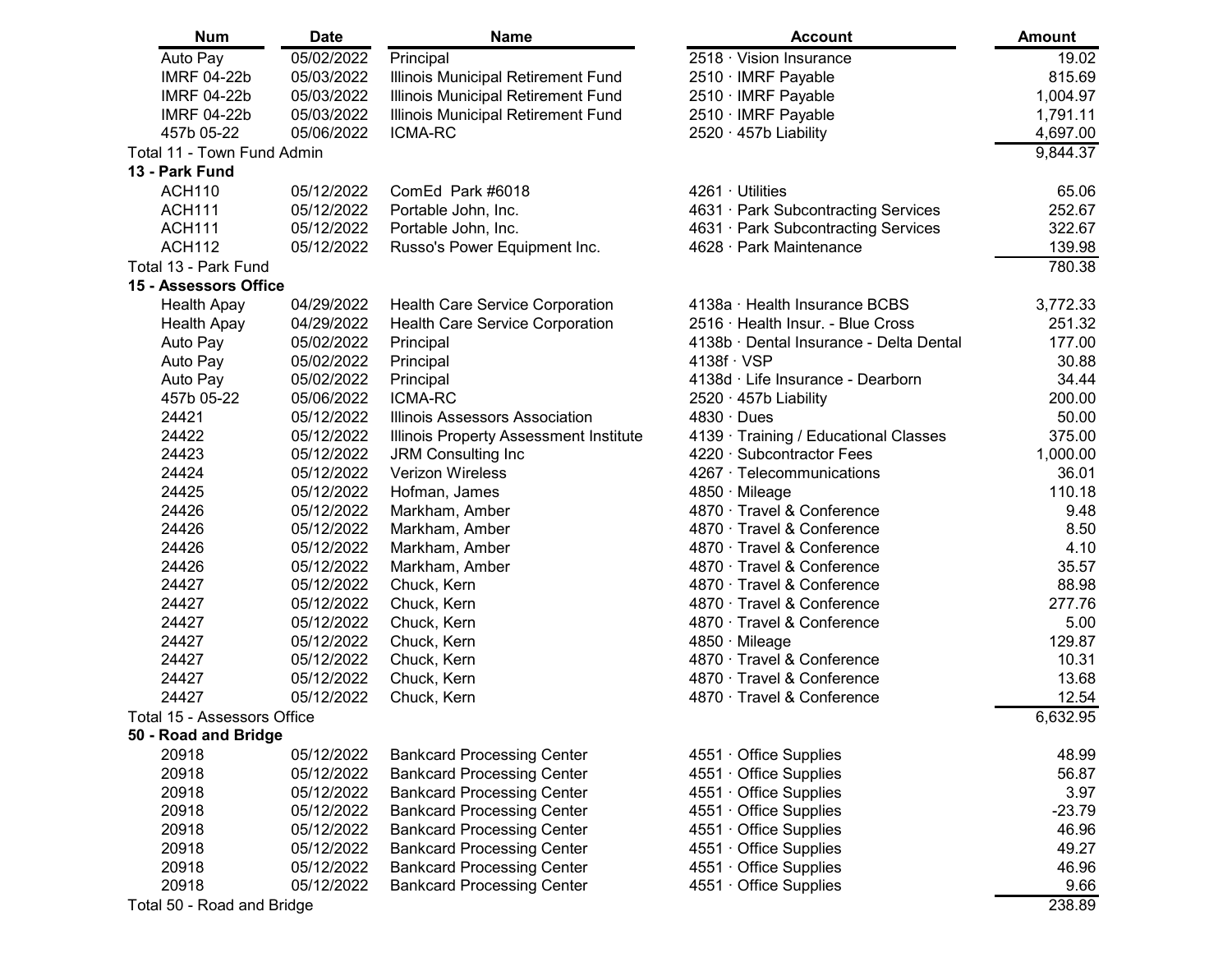| <b>Num</b>             | <b>Date</b> | <b>Name</b>                               | <b>Account</b>                          | <b>Amount</b> |
|------------------------|-------------|-------------------------------------------|-----------------------------------------|---------------|
| 60 - Special Hard Road |             |                                           |                                         |               |
| <b>Health Apay</b>     | 04/29/2022  | <b>Health Care Service Corporation</b>    | 4138a Health Insurance BCBS             | 6,853.96      |
| <b>Health Apay</b>     | 04/29/2022  | <b>Health Care Service Corporation</b>    | 2516 Health Insur. - Blue Cross         | 657.03        |
| Auto Pay               | 05/02/2022  | Principal                                 | 4138b · Dental Insurance - Delta Dental | 221.25        |
| Auto Pay               | 05/02/2022  | Principal                                 | $4138f \cdot VSP$                       | 38.60         |
| Auto Pay               | 05/02/2022  | Principal                                 | 4138d Life Insurance - Dearborn         | 43.05         |
| Auto Pay               | 05/02/2022  | Principal                                 | 2517 · Dental Insurance - Delta Dental  | 185.53        |
| Auto Pay               | 05/02/2022  | Principal                                 | 2518 Vision Insurance                   | 36.56         |
| <b>IMRF 04-22</b>      | 05/03/2022  | <b>Illinois Municipal Retirement Fund</b> | 2510 · IMRF Payable                     | 1,899.98      |
| <b>IMRF 04-22</b>      | 05/03/2022  | Illinois Municipal Retirement Fund        | 2510 · IMRF Payable                     | 1,295.44      |
| <b>IMRF 04-22</b>      | 05/03/2022  | Illinois Municipal Retirement Fund        | 2510 · IMRF Payable                     | 2,308.76      |
| 457b 05-22             | 05/06/2022  | <b>ICMA-RC</b>                            | 2520 457b Liability                     | 200.00        |
| <b>ACH121</b>          | 05/12/2022  | <b>Continental Weather Service</b>        | 4297 Rentals                            | 150.00        |
| <b>ACH121</b>          | 05/12/2022  | <b>Continental Weather Service</b>        | 4297 Rentals                            | 150.00        |
| 21229                  | 05/12/2022  | 119th Street Materials LLC                | 4294 Drainage Maintenance               | 88.98         |
| 21229                  | 05/12/2022  | 119th Street Materials LLC                | 4294 Drainage Maintenance               | 79.08         |
| 21230                  | 05/12/2022  | A Beep, LLC                               | 4267 Telecommunications                 | 352.56        |
| <b>ACH122</b>          | 05/12/2022  | <b>Boughton Trucking &amp; Materials</b>  | 4237 Road Maintenance                   | 1,979.84      |
| 21231                  | 05/12/2022  | <b>Buikema's Ace Hardware Centers</b>     | 4239 Vehicle Equipment Maintenance      | 27.98         |
| <b>ACH123</b>          | 05/12/2022  | Cintas #344                               | 4298 Uniforms & PPE                     | 49.15         |
| <b>ACH123</b>          | 05/12/2022  | Cintas #344                               | 4298 · Uniforms & PPE                   | 48.19         |
| <b>ACH123</b>          | 05/12/2022  | Cintas #344                               | 4298 Uniforms & PPE                     | 44.37         |
| <b>ACH123</b>          | 05/12/2022  | Cintas #344                               | 4298 · Uniforms & PPE                   | 44.37         |
| 21232                  | 05/12/2022  | <b>City of Naperville</b>                 | 4261 Utilities                          | 794.47        |
| <b>ACH124</b>          | 05/12/2022  | ComEd #4058                               | 4760 · Street Lights                    | 11.51         |
| <b>ACH125</b>          | 05/12/2022  | ComEd #9055                               | 4760 Street Lights                      | 1,821.07      |
| <b>ACH126</b>          | 05/12/2022  | Conserv FS, Inc.                          | 4294 Drainage Maintenance               | 1,197.00      |
| 21233                  | 05/12/2022  | <b>DeBold Topsoil and Trucking</b>        | 4294 Drainage Maintenance               | 215.00        |
| 21234                  | 05/12/2022  | Doors by Russ, Inc.                       | 4231 Building Maintenance               | 230.00        |
| <b>ACH127</b>          | 05/12/2022  | <b>Dutek</b>                              | 4239 Vehicle Equipment Maintenance      | 335.00        |
| <b>ACH128</b>          | 05/12/2022  | EJ USA, Inc.                              | 4535 Road/Drainage Supplies             | 267.46        |
| <b>ACH129</b>          | 05/12/2022  | Fox Valley Fire & Safety Company, Inc.    | 4231 · Building Maintenance             | 307.50        |
| <b>ACH129</b>          | 05/12/2022  | Fox Valley Fire & Safety Company, Inc.    | 4231 Building Maintenance               | 141.05        |
| <b>ACH130</b>          | 05/12/2022  | Gallagher Materials, Inc.                 | 4237 Road Maintenance                   | 642.56        |
| <b>ACH131</b>          | 05/12/2022  | Heritage FS, Inc. 32                      | 4553 · Automobile Fuel/Oil              | 4,122.38      |
| <b>ACH132</b>          | 05/12/2022  | <b>HOH Water Technology</b>               | 4231 Building Maintenance               | 800.00        |
| <b>ACH133</b>          | 05/12/2022  | HR Green, Inc.                            | 4216 Engineering Service Fees           | 1,950.00      |
| 21235                  | 05/12/2022  | JSN Contractors Supply (John S. Neenan)   | 4294 Drainage Maintenance               | 95.76         |
| <b>ACH134</b>          | 05/12/2022  | <b>JX Truck Center</b>                    | 4239 · Vehicle Equipment Maintenance    | 171.78        |
| <b>ACH134</b>          | 05/12/2022  | <b>JX Truck Center</b>                    | 4239 Vehicle Equipment Maintenance      | 242.18        |
| 21236                  | 05/12/2022  | Monroe Truck Equipment, Inc.              | 4239 Vehicle Equipment Maintenance      | 199.74        |
| <b>ACH135</b>          | 05/12/2022  | <b>NAPA Auto Parts</b>                    | 4239 · Vehicle Equipment Maintenance    | 161.97        |
| 21237                  | 05/12/2022  | <b>NICOR</b>                              | 4261 Utilities                          | 731.75        |
| 21238                  | 05/12/2022  | Rush Truck Center - prev. Chicago Int'l   | 4239 Vehicle Equipment Maintenance      | 51.90         |
| <b>ACH136</b>          | 05/12/2022  | Safelite Fulfillment, Inc.                | 4239 Vehicle Equipment Maintenance      | 509.98        |
| 21239                  | 05/12/2022  | <b>Standard Equipment Company</b>         | 4239 Vehicle Equipment Maintenance      | 450.85        |
| <b>ACH137</b>          | 05/12/2022  | Tire Management, Inc.                     | 4239 Vehicle Equipment Maintenance      | 48.65         |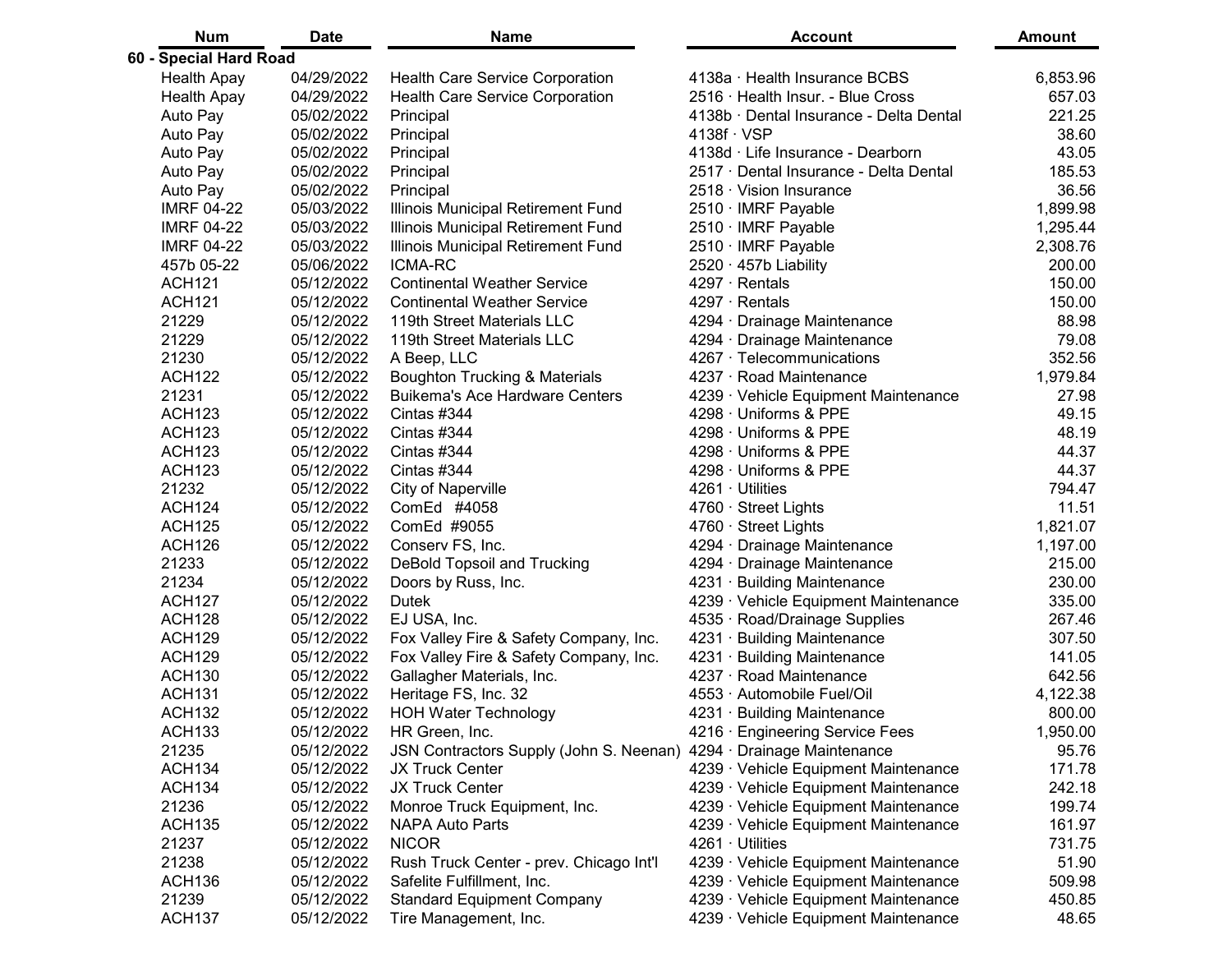| <b>Num</b>                      | <b>Date</b> | <b>Name</b>                                  | <b>Account</b>                     | <b>Amount</b> |
|---------------------------------|-------------|----------------------------------------------|------------------------------------|---------------|
| 21240                           | 05/12/2022  | T-Mobile                                     | 4267 Telecommunications            | 26.00         |
| 21241                           | 05/12/2022  | <b>Traffic Control &amp; Protection Inc.</b> | 4237 Road Maintenance              | 97.40         |
| <b>ACH138</b>                   | 05/12/2022  | Vardal Survey Systems Inc.                   | 4294 Drainage Maintenance          | 44.00         |
| <b>ACH138</b>                   | 05/12/2022  | Vardal Survey Systems Inc.                   | 4294 Drainage Maintenance          | 5.00          |
| 21242                           | 05/12/2022  | <b>Verizon Wireless</b>                      | 4267 Telecommunications            | 42.32         |
| 21243                           | 05/12/2022  | <b>Verizon Connect</b>                       | 4267 · Telecommunications          | 282.62        |
| <b>ACH139</b>                   | 05/12/2022  | Water Products Company of Aurora, Inc.       | 4294 Drainage Maintenance          | 658.75        |
| <b>ACH139</b>                   | 05/12/2022  | Water Products Company of Aurora, Inc.       | 4294 Drainage Maintenance          | 7,560.00      |
| <b>ACH139</b>                   | 05/12/2022  | Water Products Company of Aurora, Inc.       | 4294 · Drainage Maintenance        | 10,401.30     |
| <b>ACH139</b>                   | 05/12/2022  | Water Products Company of Aurora, Inc.       | 4294 Drainage Maintenance          | 7,000.00      |
| <b>ACH139</b>                   | 05/12/2022  | Water Products Company of Aurora, Inc.       | 4294 Drainage Maintenance          | 389.78        |
| <b>ACH135</b>                   | 05/12/2022  | <b>NAPA Auto Parts</b>                       | 4239 Vehicle Equipment Maintenance | 56.40         |
| <b>ACH135</b>                   | 05/12/2022  | <b>NAPA Auto Parts</b>                       | 4239 Vehicle Equipment Maintenance | 27.64         |
| <b>ACH140</b>                   | 05/12/2022  | <b>Alta Equipment Company</b>                | 4533 · Equipment Supplies          | 344.52        |
| <b>ACH141</b>                   | 05/12/2022  | Western Gradall Corp.                        | 4294 Drainage Maintenance          | 17,380.00     |
| <b>ACH121</b>                   | 05/12/2022  | <b>Continental Weather Service</b>           | 4297 Rentals                       | 150.00        |
| 21230                           | 05/12/2022  | A Beep, LLC                                  | 4267 Telecommunications            | 352.56        |
| Total 60 - Special Hard Road    |             |                                              |                                    | 77,072.53     |
| 80 - Cemetery Fund              |             |                                              |                                    |               |
| <b>ACH101</b>                   | 05/12/2022  | David Jacque                                 | 4300 Grave Openings                | 250.00        |
| <b>ACH102</b>                   | 05/12/2022  | Jim Hofman                                   | 4300 Grave Openings                | 250.00        |
| <b>Total 80 - Cemetery Fund</b> |             |                                              |                                    | 500.00        |
| TOTAL                           |             |                                              |                                    | 174,039.49    |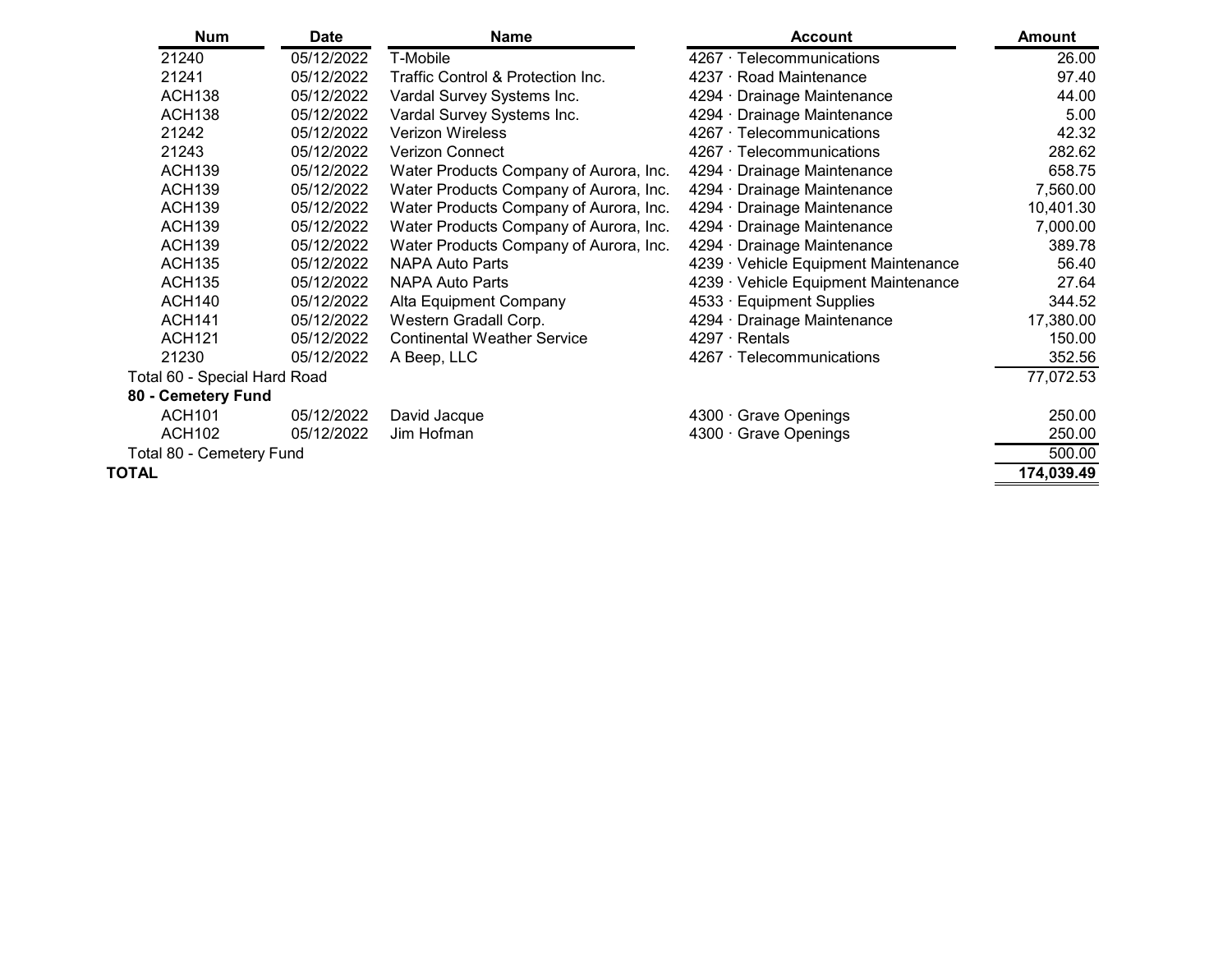### **Township of Wheatland Board of Trustee's Monthly Meeting Actual vs Budget - Town Fund For the Fiscal Month of and Year to Date Through May 15, 2022**

|                                       | Apr 16 - May 15, 22 | Apr 1 - May 15, 22         | <b>YTD Budget</b> | \$ Over Budget      | % of Budget |
|---------------------------------------|---------------------|----------------------------|-------------------|---------------------|-------------|
| <b>Income</b>                         |                     |                            |                   |                     |             |
| 3000 · Property Taxes - Current       | \$                  | \$                         | \$860,239.00      | (860, 239.00)<br>\$ | 0.0%        |
| 3004 · Replacement Taxes - PPRT       | 5,645.92            | 10,421.68                  | 11,000.00         | (578.32)            | 94.74%      |
| 3050 · PACE Grant                     |                     |                            | 20,000.00         | (20,000.00)         | 0.0%        |
| 3090 · Other Income                   |                     |                            |                   |                     | 0.0%        |
| 3029 · Other Interest Income          | 28.94               | 28.94                      | 350.00            | (321.06)            | 8.27%       |
| <b>Total Income</b>                   | 5,674.86            | 10,450.62                  | 891,589.00        | (881, 138.38)       | 1.17%       |
| <b>Expenses</b>                       |                     |                            |                   |                     |             |
| 4214 · Payroll Expenses               | 21,533.96           | 39,920.93                  | 285,000.00        | (245,079.07)        | 14.01%      |
| 4133 · Payroll Taxes - Employer       | 1,627.60            | 3,023.97                   | 22,658.00         | (19, 634.03)        | 13.35%      |
| 4131 · IMRF - Employer Contribution   | 483.93              | 715.47                     | 11,735.00         | (11, 019.53)        | 6.1%        |
| 4138 · Health Insurance               | 2,861.14            | 3,149.99                   | 47,878.00         | (44, 728.01)        | 6.58%       |
| 4136 · Workman Compensation           |                     | $\blacksquare$             | 5,000.00          | (5,000.00)          | 0.0%        |
| 4139 · Training / Educational Classes |                     |                            | 400.00            | (400.00)            | 0.0%        |
| 4211 · Accounting and Audit Services  | 2,400.00            | 2,400.00                   | 32,000.00         | (29,600.00)         | 7.5%        |
| 4213 · Legal Services                 |                     |                            | 7,500.00          | (7,500.00)          | 0.0%        |
| 4220 · Subcontractor Fees             |                     |                            | 10,000.00         | (10,000.00)         | 0.0%        |
| 4231 · Building Maintenance           | 848.55              | 1,248.55                   | 17,500.00         | (16, 251.45)        | 7.14%       |
| 4253 · Liability Insurance            |                     |                            | 12,500.00         | (12,500.00)         | 0.0%        |
| 4267 · Telecommunications             | 770.44              | 892.24                     | 8,000.00          | (7, 107.76)         | 11.15%      |
| 4261 · Utilities                      |                     |                            | 400.00            | (400.00)            | 0.0%        |
| 4541 · Newsletter                     |                     |                            | 1,500.00          | (1,500.00)          | 0.0%        |
| 4544 · Postage / Printing             |                     |                            | 1,500.00          | (1,500.00)          | 0.0%        |
| 4545 · Publishing                     |                     |                            | 500.00            | (500.00)            | 0.0%        |
| 4551 · Office Supplies                |                     |                            | 5,000.00          | (5,000.00)          | 0.0%        |
| 4676 · Senior Services                |                     |                            | 4,000.00          | (4,000.00)          | 0.0%        |
| 4750 · Mostquito Abatement            |                     |                            | 27,000.00         | (27,000.00)         | 0.0%        |
| 4800 · PACE                           |                     |                            | 60,000.00         | (60,000.00)         | 0.0%        |
| 4830 · Dues                           |                     | 40.00                      | 1,800.00          | (1,760.00)          | 2.22%       |
| 4850 · Mileage                        | 5.85                | 5.85                       | 250.00            | (244.15)            | 2.34%       |
| 4920 · Computer Software & Hardware   | 41.95               | 41.95                      | 3,000.00          | (2,958.05)          | 1.4%        |
| 4921 · Website Maintenace             |                     | $\blacksquare$             | 5,000.00          | (5,000.00)          | 0.0%        |
| 4293 · Building Improvements          |                     | $\blacksquare$             | 25,000.00         | (25,000.00)         | 0.0%        |
| 4926 · Office Equipment Purchase      | 294.20              | 294.20                     | 5,000.00          | (4,705.80)          | 5.88%       |
| 4935 · Contingency                    |                     |                            | 25,000.00         | (25,000.00)         | 0.0%        |
| 4940 · Software Package Accounting    |                     | 43.10                      | 2,000.00          | (1,956.90)          | 2.16%       |
| 4950 · Miscellaneous Expenses         |                     | $\blacksquare$             | $\blacksquare$    | $\blacksquare$      | 0.0%        |
| <b>Total Expenses</b>                 | 30,867.62           | 51,776.25                  | 627,121.00        | (575, 344.75)       | 8.26%       |
| <b>Net Surplus (Deficit)</b>          | \$<br>(25, 192.76)  | $\sqrt{2}$<br>(41, 325.63) | \$264,468.00      | (305, 793.63)<br>\$ | $-15.63%$   |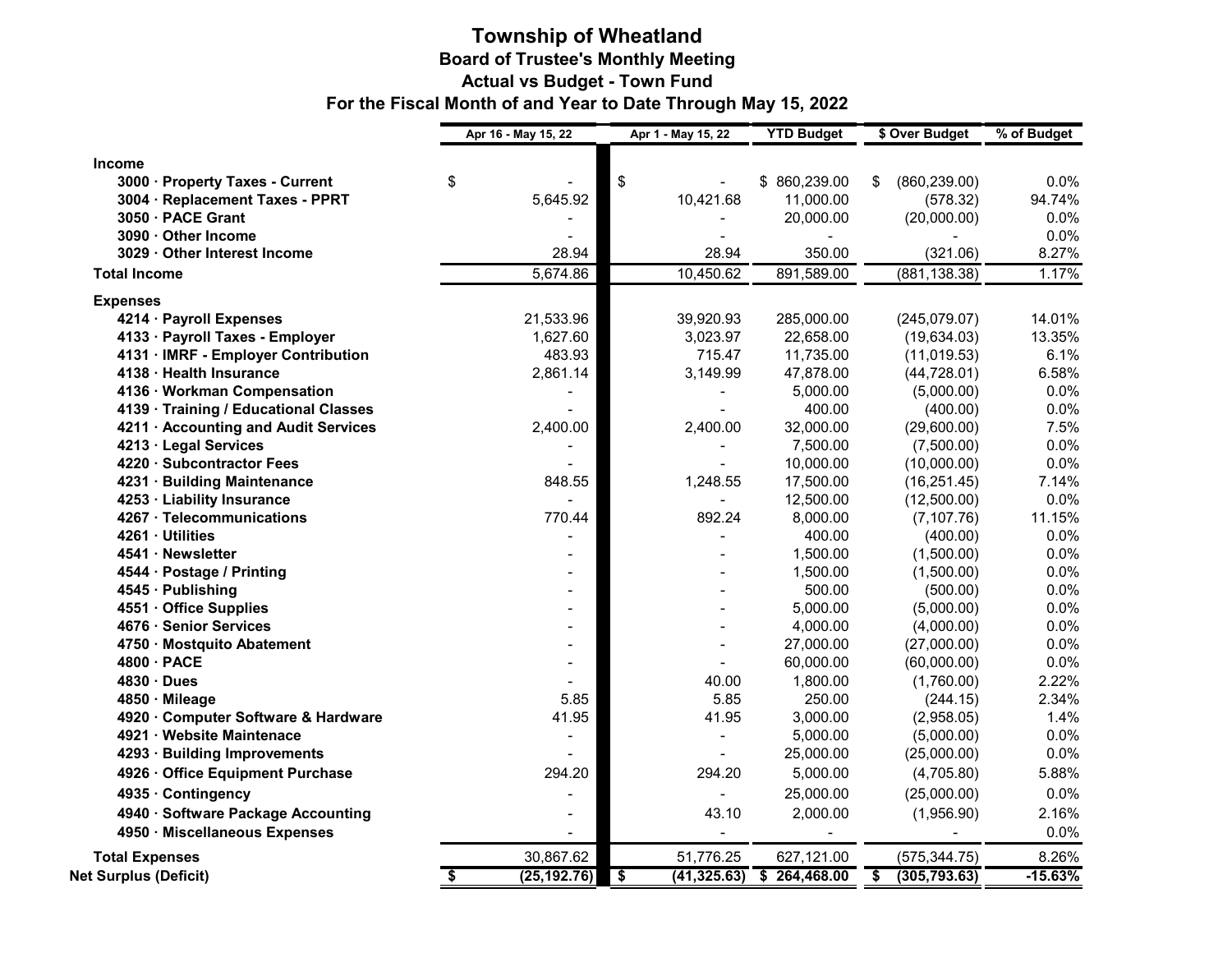### **Township of Wheatland Board of Trustee's Monthly Meeting Actual vs Budget - Assessor For the Fiscal Month of and Year to Date Through May 15, 2022**

|                                       | <b>YTD Budget</b><br>\$ Over Budget<br>Apr 16 - May 15, 22<br>Apr 1 - May 15, 22 |      | % of Budget  |                  |                  |         |
|---------------------------------------|----------------------------------------------------------------------------------|------|--------------|------------------|------------------|---------|
|                                       |                                                                                  |      |              |                  |                  |         |
| <b>Expenses</b>                       |                                                                                  |      |              |                  |                  |         |
| 4214 · Payroll Expenses               | \$<br>17,415.02                                                                  | \$   | 25,743.77    | \$257,660.00     | \$ (231, 916.23) | 9.99%   |
| 4133 · Payroll Taxes - Employer       | 1,402.22                                                                         |      | 2,112.78     | 19,711.00        | (17, 598.22)     | 10.72%  |
| 4131 · IMRF - Employer Contribution   | 1,381.84                                                                         |      | 2,042.38     | 21,901.00        | (19, 858.62)     | 9.33%   |
| 4138 · Health Insurance               | 4,014.65                                                                         |      | 4,256.97     | 59,461.00        | (55, 204.03)     | 7.16%   |
| 4139 · Training / Educational Classes | 375.00                                                                           |      | 1,125.00     | 1,500.00         | (375.00)         | 75.0%   |
| 4220 · Subcontractor Fees             | 1,000.00                                                                         |      | 2,000.00     | 14,000.00        | (12,000.00)      | 14.29%  |
| 4233 · Equipment Maintenance          |                                                                                  |      |              | 500.00           | (500.00)         | $0.0\%$ |
| 4267 · Telecommunications             | 36.01                                                                            |      | 72.02        | 100.00           | (27.98)          | 72.02%  |
| 4544 · Postage / Printing             |                                                                                  |      |              | 100.00           | (100.00)         | $0.0\%$ |
| 4549 · Field Supplies                 |                                                                                  |      |              | 100.00           | (100.00)         | $0.0\%$ |
| $4830 \cdot$ Dues                     | 50.00                                                                            |      | 50.00        | 100.00           | (50.00)          | 50.0%   |
| 4850 · Mileage                        | 240.05                                                                           |      | 240.05       | 2,000.00         | (1,759.95)       | 12.0%   |
| 4870 · Travel & Conference            | 465.92                                                                           |      | 465.92       | 1,000.00         | (534.08)         | 46.59%  |
| 4920 Computer Software & Hardware     |                                                                                  |      | 713.66       | 10,000.00        | (9, 286.34)      | 7.14%   |
| 4921 · Website Maintenace             |                                                                                  |      |              | 250.00           | (250.00)         | 0.0%    |
| <b>Total Expenses</b>                 | 26,380.71                                                                        |      | 38,822.55    | 388,383.00       | (349, 560.45)    | 10.0%   |
| <b>Net Deficit</b>                    | (26, 380.71)                                                                     | - \$ | (38, 822.55) | \$ (388, 383.00) | \$349,560.45     | 10.0%   |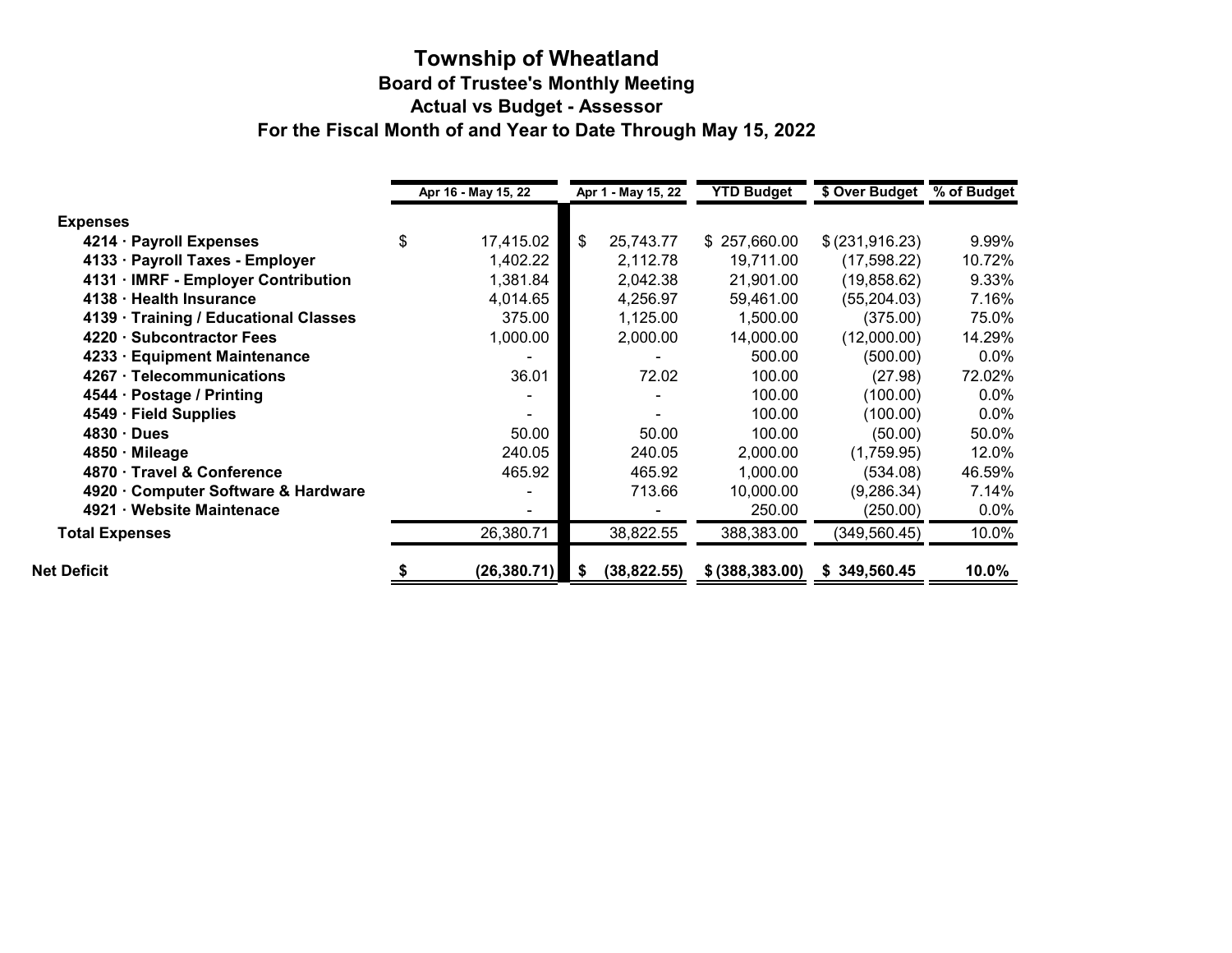#### **Township of Wheatland Board of Trustee's Monthly Meeting Actual vs Budget - Park Fund For the Fiscal Month of and Year to Date Through May 15, 2022**

|                                     | Apr 16 - May 15, 22 | Apr 1 - May 15, 22 | <b>YTD Budget</b> | \$ Over Budget | % of Budget |
|-------------------------------------|---------------------|--------------------|-------------------|----------------|-------------|
| <b>Income</b>                       |                     |                    |                   |                |             |
| 3085 · Park Usage Fees              |                     | \$<br>2,460.00     | 2,500.00          | (40.00)        | 98.4%       |
| <b>Total Income</b>                 |                     | 2,460.00           | 2,500.00          | (40.00)        | 98.4%       |
| <b>Expenses</b>                     |                     |                    |                   |                |             |
| 4261 · Utilities                    | 65.06               | 89.48              | 1,000.00          | (910.52)       | 8.95%       |
| 4628 · Park Maintenance             | 139.98              | 139.98             | 10,000.00         | (9,860.02)     | 1.4%        |
| 4631 · Park Subcontracting Services | 575.34              | 575.34             | 5,000.00          | (4,424.66)     | 11.51%      |
| <b>Total Expenses</b>               | 780.38              | 804.80             | 16,000.00         | (15, 195.20)   | 5.03%       |
| <b>Net Surplus (Deficit)</b>        | (780.38)            | 1,655.20           | \$(13,500.00)     | 15,155.20      | $-12.26%$   |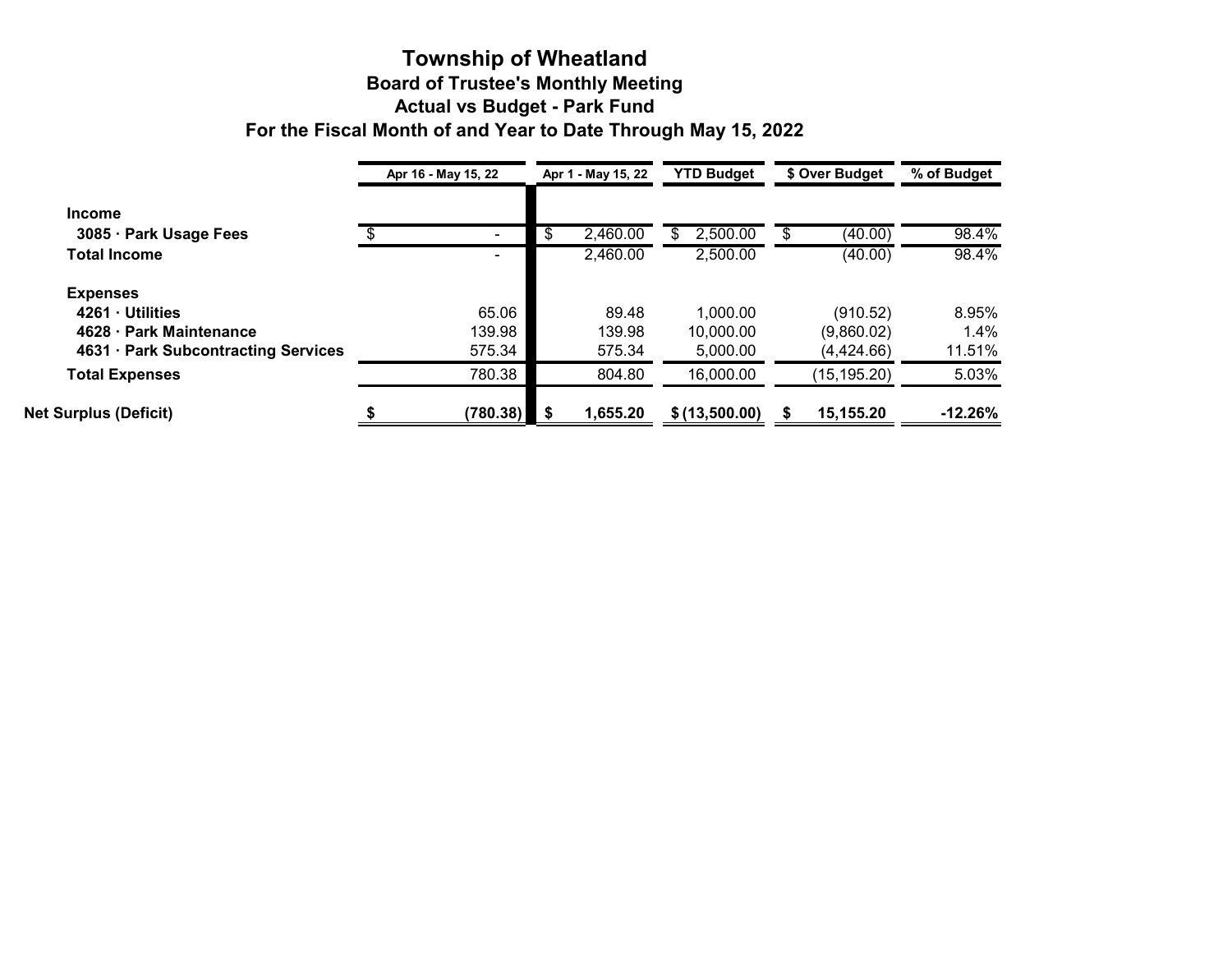### **Township of Wheatland Board of Trustee's Monthly Meeting Actual vs Budget - General Assistance For the Fiscal Month of and Year to Date Through May 15, 2022**

|                                                                                         | Apr 16 - May 15, 22      |     | Apr 1 - May 15, 22 | <b>YTD Budget</b>     | \$ Over Budget            | % of Budget        |
|-----------------------------------------------------------------------------------------|--------------------------|-----|--------------------|-----------------------|---------------------------|--------------------|
| <b>Income</b><br>3029 Other Interest Income                                             | \$<br>0.42               | \$  | 0.42               | \$.                   | \$<br>0.42                | 100.0%             |
| <b>Total Income</b>                                                                     | 0.42                     |     | 0.42               |                       | 0.42                      | 100.0%             |
| <b>Expenses</b><br>4681 General Assistance Relief<br>4703 · Emergency Assistance Relief | $\overline{\phantom{0}}$ |     |                    | 10,000.00<br>4,000.00 | (10,000.00)<br>(4,000.00) | $0.0\%$<br>$0.0\%$ |
| <b>Total Expenses</b>                                                                   |                          |     |                    | 14,000.00             | (14,000.00)               | 0.0%               |
| <b>Net Surplus (Deficit)</b>                                                            | 0.42                     | ∣\$ | 0.42               | \$(14,000.00)         | 14,000.42<br>\$           | $-0.0%$            |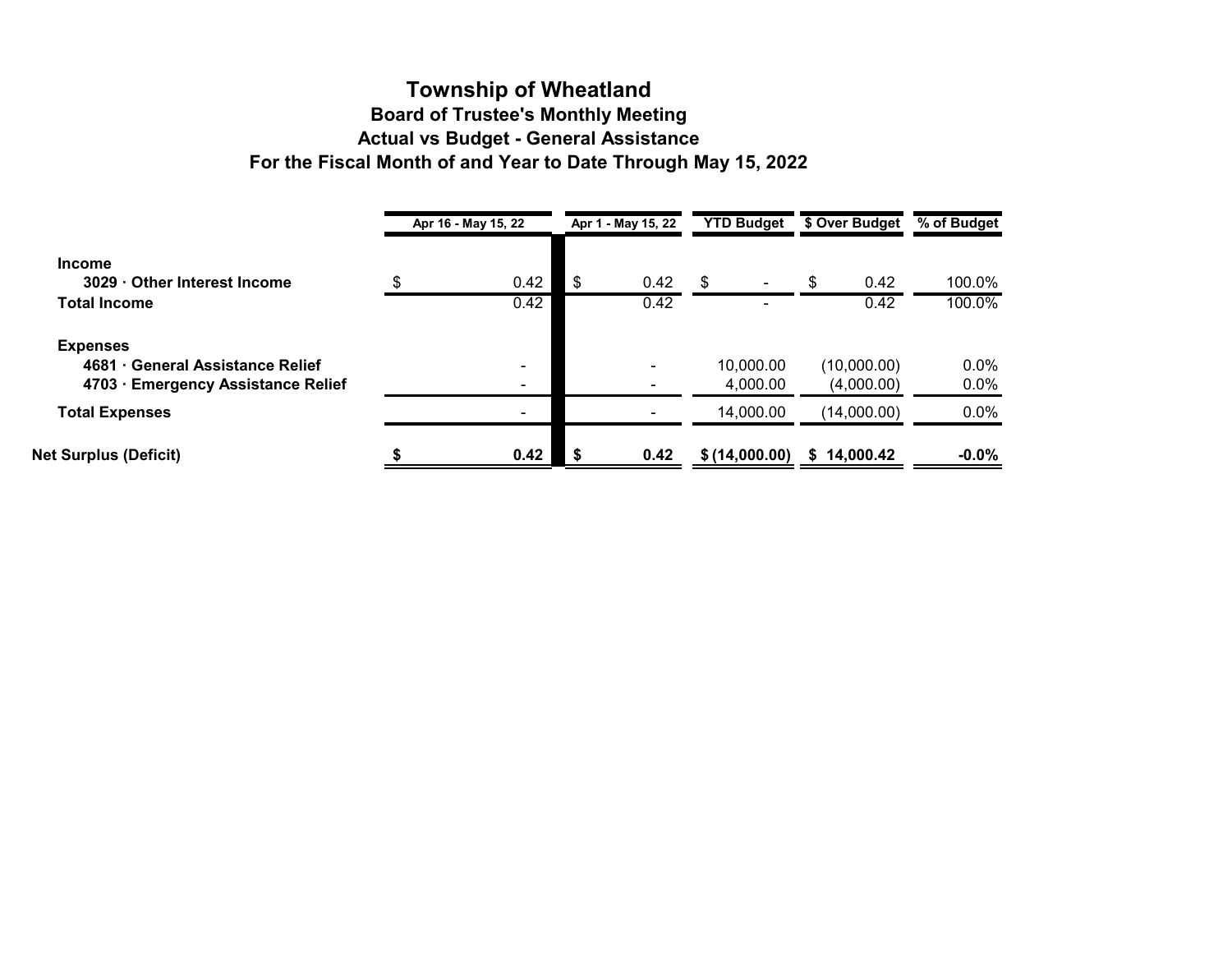# **Township of Wheatland Board of Trustee's Monthly Meeting Actual vs Budget - Road & Bridge For the Fiscal Month of and Year to Date Through May 15, 2022**

|                                             |    | Apr 16 - May 15, 22 |    | Apr 1 - May 15, 22 | <b>YTD Budget</b> | \$ Over Budget | % of Budget |  |
|---------------------------------------------|----|---------------------|----|--------------------|-------------------|----------------|-------------|--|
| <b>Income</b>                               |    |                     |    |                    |                   |                |             |  |
| 3000<br><b>Property Taxes - Current</b>     | \$ |                     | S  |                    | \$<br>93,304.00   | \$ (93,304.00) | $0.0\%$     |  |
| <b>Replacement Taxes - PPRT</b><br>$3004 -$ |    | 11,843.71           |    | 21,862.05          | 18,000.00         | 3,862.05       | 121.46%     |  |
| $3016 \cdot$ Fines                          |    | 250.00              |    | 250.00             |                   | 250.00         | 100.0%      |  |
| 3090 · Other Income                         |    | 100.00              |    | 2,918.00           | 25,000.00         | (22,082.00)    | 11.67%      |  |
| 3029 · Other Interest Income                |    | 3.68                |    | 3.68               | 100.00            | (96.32)        | 3.68%       |  |
| <b>Total Income</b>                         |    | 12,197.39           |    | 25,033.73          | 136,404.00        | (111, 370.27)  | 18.35%      |  |
| <b>Expenses</b>                             |    |                     |    |                    |                   |                |             |  |
| 4139 · Training / Educational Classes       |    | (749.00)            |    | (749.00)           | 1,200.00          | (1,949.00)     | $-62.42%$   |  |
| 4239 · Vehicle Equipment Maintenance        |    |                     |    |                    | 1,000.00          | (1,000.00)     | 0.0%        |  |
| 4544 · Postage / Printing                   |    |                     |    |                    | 8,000.00          | (8,000.00)     | 0.0%        |  |
| 4551 · Office Supplies                      |    | 238.89              |    | 238.89             | 4,750.00          | (4,511.11)     | 5.03%       |  |
| 4571 · Small Tools                          |    |                     |    |                    | 8,000.00          | (8,000.00)     | 0.0%        |  |
| 4830 · Dues                                 |    |                     |    |                    | 3,000.00          | (3,000.00)     | 0.0%        |  |
| 4900 · Equipment                            |    | $\blacksquare$      |    |                    | 20,000.00         | (20,000.00)    | 0.0%        |  |
| 4920 · Computer Software & Hardware         |    |                     |    | 3,500.00           | 10,000.00         | (6,500.00)     | 35.0%       |  |
| 4935 · Contingency                          |    |                     |    |                    | 1,000.00          | (1,000.00)     | 0.0%        |  |
| 4944 · Debt Service                         |    |                     |    | 3,594.96           | 85,000.00         | (81, 405.04)   | 4.23%       |  |
| 4945 · Bank Service Fee                     |    |                     |    | 181.77             |                   | 181.77         | 100.0%      |  |
| <b>Total Expenses</b>                       |    | (510.11)            |    | 6,766.62           | 141,950.00        | (135, 183.38)  | 4.77%       |  |
| <b>Net Surplus (Deficit)</b>                |    | 12,707.50           | \$ | 18,267.11          | (5,546.00)        | \$23,813.11    | -329.38%    |  |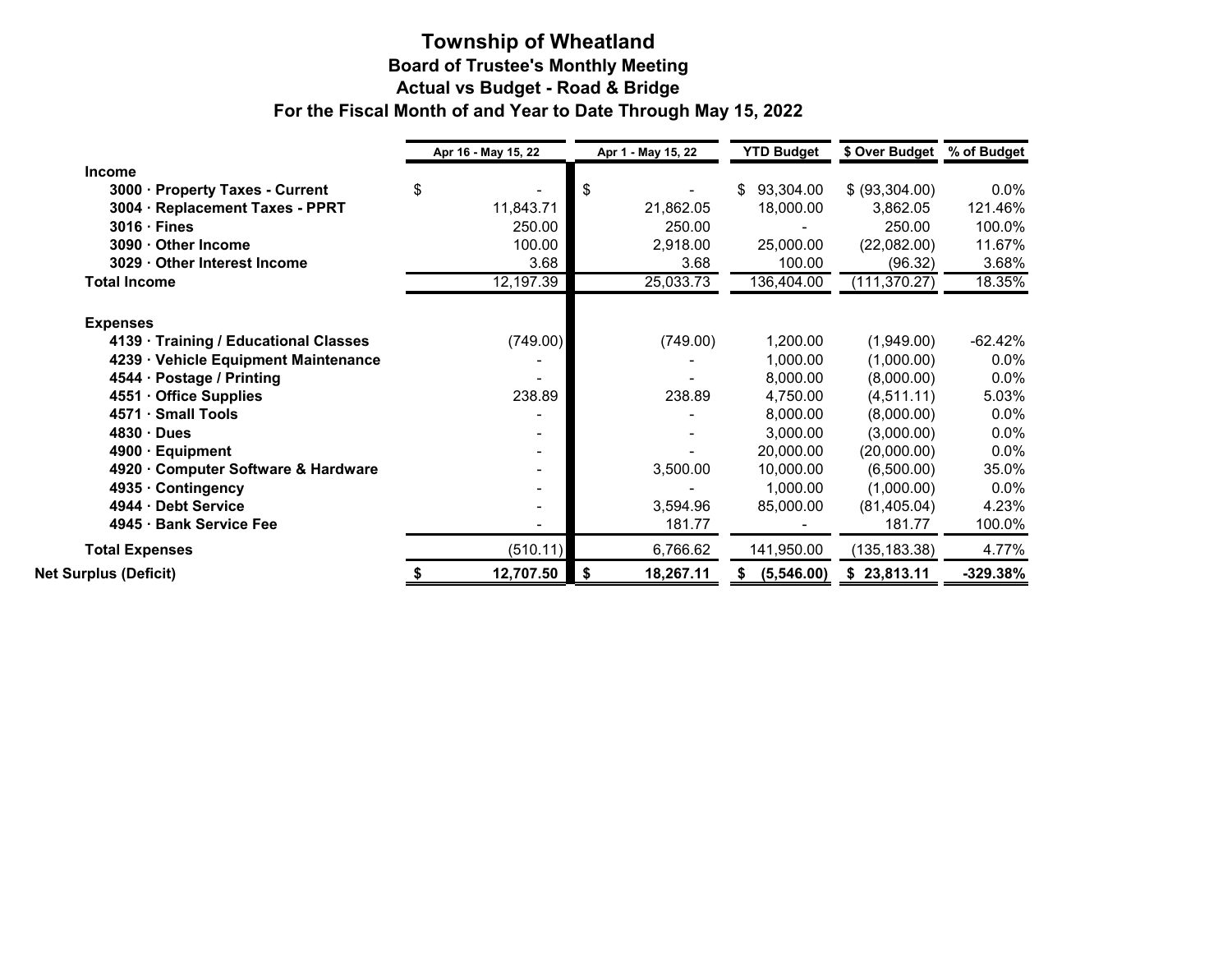### **Township of Wheatland Board of Trustee's Monthly Meeting Actual vs Budget - Hard Road For the Fiscal Month of and Year to Date Through May 15, 2022**

|                                       | Apr 16 - May 15, 22 |               | Apr 1 - May 15, 22  | <b>YTD Budget</b>  | \$ Over Budget     | % of Budget |  |
|---------------------------------------|---------------------|---------------|---------------------|--------------------|--------------------|-------------|--|
| <b>Income</b>                         |                     |               |                     |                    |                    |             |  |
| 3000 · Property Taxes - Current       | \$                  |               | \$                  | \$1,705,387.00     | $$$ (1,705,387.00) | 0.0%        |  |
| 3029 · Other Interest Income          |                     | 13.64         | 13.64               |                    | 13.64              | 100.0%      |  |
| $3060 \cdot$ Grants                   |                     |               |                     |                    |                    | 0.0%        |  |
| 3090 · Other Income                   |                     |               |                     |                    |                    | 0.0%        |  |
| <b>Total Income</b>                   |                     | 13.64         | 13.64               | 1,705,387.00       | (1,705,373.36)     | 0.0%        |  |
| <b>Expenses</b>                       |                     |               |                     |                    |                    |             |  |
| 4214 · Payroll Expenses               |                     | 31,131.75     | 45,362.34           | 450,000.00         | (404, 637.66)      | 10.08%      |  |
| 4133 · Payroll Taxes - Employer       |                     | 2,346.28      | 3,401.29            | 35,000.00          | (31,598.71)        | 9.72%       |  |
| 4131 · IMRF - Employer Contribution   |                     | 2,469.84      | 3,611.13            | 40,000.00          | (36, 388.87)       | 9.03%       |  |
| 4138 · Health Insurance               |                     | 7,340.25      | 20,717.41           | 91,000.00          | (70, 282.59)       | 22.77%      |  |
| 4136 · Workman Compensation           |                     |               |                     | 29,000.00          | (29,000.00)        | 0.0%        |  |
| 4139 · Training / Educational Classes |                     |               |                     | 27,750.00          | (27,750.00)        | 0.0%        |  |
| 4213 · Legal Services                 |                     |               |                     | 1,000.00           | (1,000.00)         | 0.0%        |  |
| 4216 · Engineering Service Fees       |                     | 1,950.00      |                     | 75,000.00          | (75,000.00)        | 0.0%        |  |
| 4231 · Building Maintenance           |                     | 1,478.55      | 1,479.25            | 20,000.00          | (18, 520.75)       | 7.4%        |  |
| 4237 · Road Maintenance               |                     | 2,719.80      | 2,836.38            | 518,875.00         | (516,038.62)       | 0.55%       |  |
| 4239 · Vehicle Equipment Maintenance  |                     | 2,284.07      | 2,347.44            | 65,000.00          | (62, 652.56)       | 3.61%       |  |
| 4253 · Liability Insurance            |                     |               |                     | 27,000.00          | (27,000.00)        | 0.0%        |  |
| 4261 · Utilities                      |                     | 1,526.22      | 1,310.72            | 19,000.00          | (17,689.28)        | 6.9%        |  |
| 4267 · Telecommunications             |                     | 1,108.56      | 1,206.89            | 24,000.00          | (22, 793.11)       | 5.03%       |  |
| 4293 · Building Improvements          |                     |               |                     | 12,000.00          | (12,000.00)        | 0.0%        |  |
| 4294 · Drainage Maintenance           |                     | 45,114.65     | 45,161.03           | 345,000.00         | (299, 838.97)      | 13.09%      |  |
| 4297 · Rentals                        |                     | 300.00        | 300.00              | 1,200.00           | (900.00)           | 25.0%       |  |
| 4298 · Uniforms & PPE                 |                     | 186.08        | 316.88              | 14,000.00          | (13,683.12)        | 2.26%       |  |
| 4320 · Snow Removal                   |                     |               |                     | 6,500.00           | (6,500.00)         | 0.0%        |  |
| 4533 · Equipment Supplies             |                     | 344.52        | 344.52              | 27,500.00          | (27, 155.48)       | 1.25%       |  |
| 4535 · Road/Drainage Supplies         |                     | 267.46        | 591.38              | 3,500.00           | (2,908.62)         | 16.9%       |  |
| 4551 · Office Supplies                |                     |               |                     | 1,200.00           | (1,200.00)         | 0.0%        |  |
| 4552 Operating Supplies               |                     |               |                     | 180.00             | (180.00)           | 0.0%        |  |
| 4553 · Automobile Fuel/Oil            |                     | 4,122.38      | 4,122.38            | 35,000.00          | (30, 877.62)       | 11.78%      |  |
| 4760 · Street Lights                  |                     | 1,832.58      | 588.53              | 25,000.00          | (24, 411.47)       | 2.35%       |  |
| 4850 · Mileage                        |                     |               |                     | 5,550.00           | (5,550.00)         | 0.0%        |  |
| 4870 · Travel & Conference            |                     |               |                     | 9,825.00           | (9,825.00)         | 0.0%        |  |
| 4935 · Contingency                    |                     |               |                     | 140,000.00         | (140,000.00)       | 0.0%        |  |
| 4945 · Bank Service Fee               |                     |               |                     | 100.00             | (100.00)           | 0.0%        |  |
| <b>Total Expenses</b>                 |                     | 106,522.99    | 133,697.57          | 2,049,180.00       | (1,915,482.43)     | 6.52%       |  |
| <b>Net Surplus (Deficit)</b>          | \$                  | (106, 509.35) | \$<br>(133, 683.93) | \$<br>(343,793.00) | \$<br>210,109.07   | 38.89%      |  |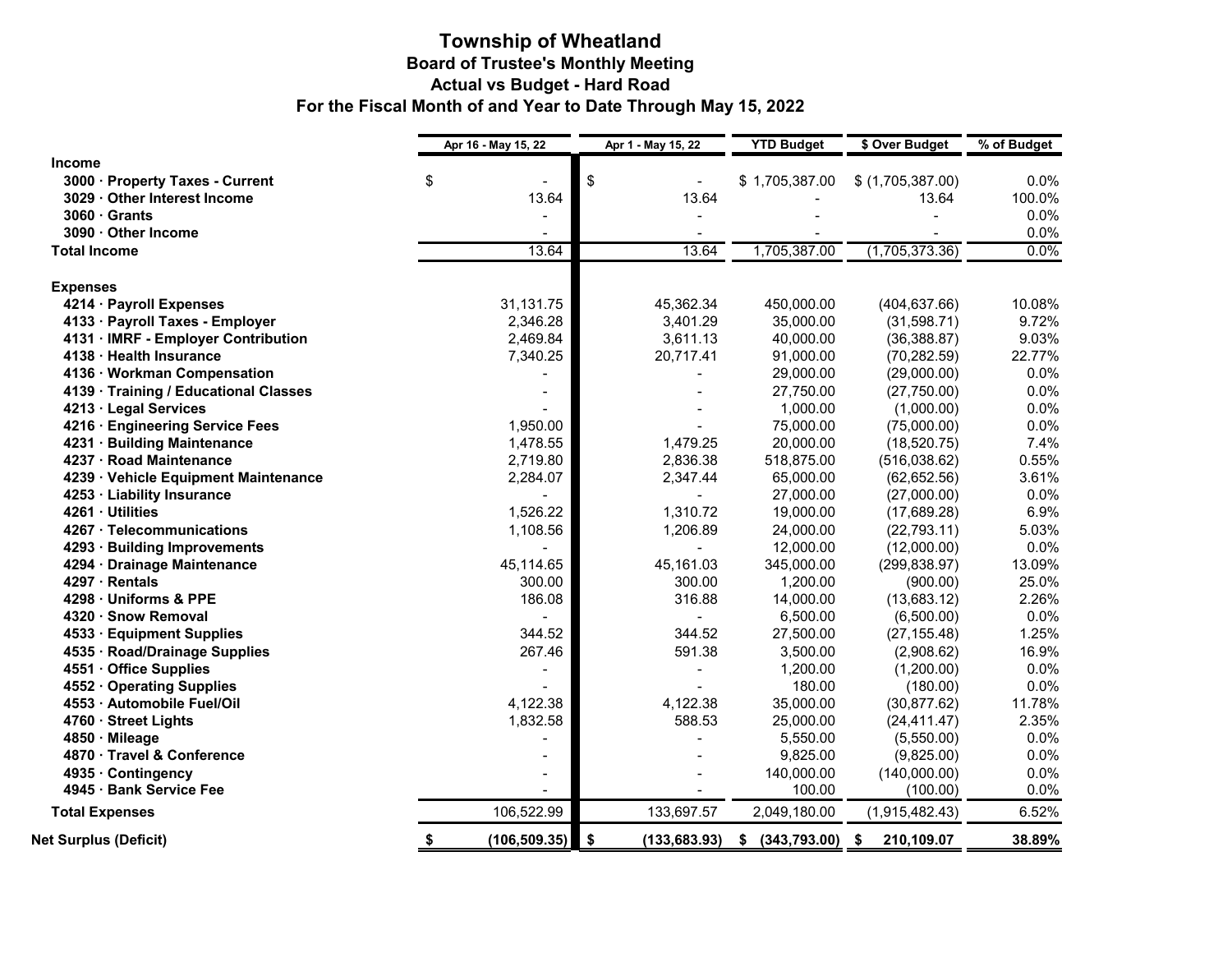### **Board of Trustee's Monthly Meeting Actual vs Budget - Cemetery Fund Township of Wheatland For the Fiscal Month of and Year to Date Through May 15, 2022**

|                                       | Apr 16 - May 15, 22 | Apr 1 - May 15, 22 | <b>YTD Budget</b> | \$ Over Budget   | % of Budget |
|---------------------------------------|---------------------|--------------------|-------------------|------------------|-------------|
| <b>Income</b>                         |                     |                    |                   |                  |             |
| 3030 · Site Sales                     | \$<br>935.00        | \$<br>935.00       | \$8,800.00        | (7,865.00)<br>\$ | 10.63%      |
| 3031 · Interment                      | 850.00              | 2,550.00           | 24,600.00         | (22,050.00)      | 10.37%      |
| 3032 · Care Funds                     | 165.00              | 165.00             | 1,320.00          | (1, 155.00)      | 12.5%       |
| 3095 · Donations/Gifts                |                     |                    |                   |                  | $0.0\%$     |
| 3090 · Other Income                   | 50.91               | 100.91             | 720.00            | (619.09)         | 14.02%      |
| 3029 · Other Interest Income          |                     |                    |                   |                  | $0.0\%$     |
| <b>Total Income</b>                   | 2,000.91            | 3,750.91           | 35,440.00         | (31,689.09)      | 10.58%      |
| <b>Expenses</b>                       |                     |                    |                   |                  |             |
| 4139 · Training / Educational Classes |                     |                    |                   |                  | $0.0\%$     |
| 4300 · Grave Openings                 | 500.00              | 500.00             | 15,100.00         | (14,600.00)      | 3.31%       |
| 4305 · Cemetery Operations            |                     |                    | 11,274.00         | (11, 274.00)     | $0.0\%$     |
| 4310 · Grave Markings                 |                     | 150.00             | 1,700.00          | (1,550.00)       | 8.82%       |
| 4551 · Office Supplies                |                     | 37.00              |                   | 37.00            | 100.0%      |
| 4552 Operating Supplies               |                     |                    | 500.00            | (500.00)         | 0.0%        |
| 4945 · Bank Service Fee               |                     |                    | 150.00            | (150.00)         | $0.0\%$     |
| 4950 · Miscellaneous Expenses         |                     |                    |                   |                  | $0.0\%$     |
| <b>Total Expenses</b>                 | 500.00              | 687.00             | 28,724.00         | (28,037.00)      | 2.39%       |
| <b>Net Surplus (Deficit)</b>          | 1,500.91            | 3,063.91           | \$6,716.00        | (3,652.09)<br>S. | 45.62%      |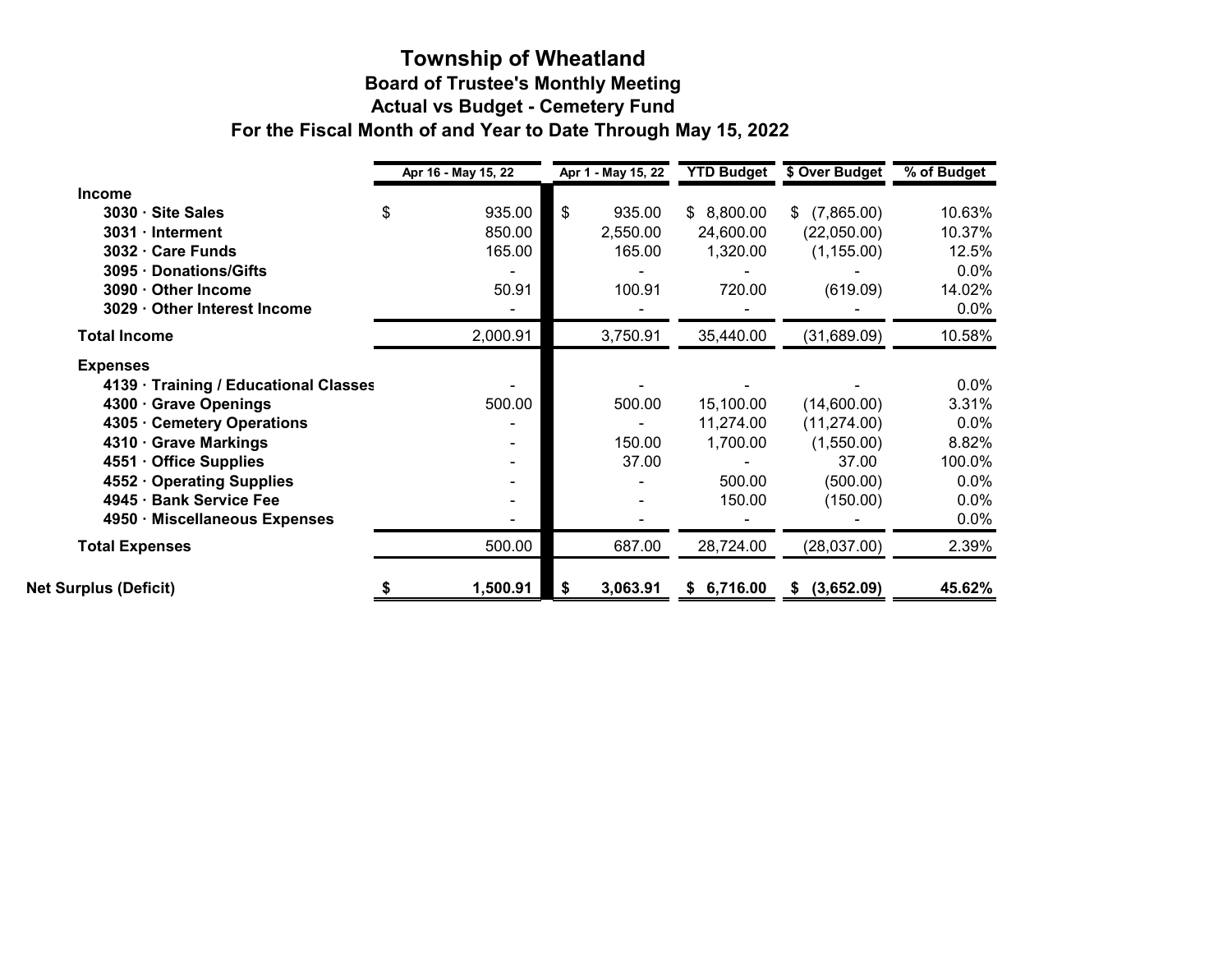# **Township of Wheatland Board of Trustee's Monthly Meeting Payroll Detail Report 4-30-22 and 5-15-22 combined payrolls**

| <b>Salary</b> | <b>Floating Holiday</b> | Hourly    | <b>Overtime Hourly Rate 2022</b> | <b>Retro Pay</b> | <b>Sick Hourly Rate</b> | <b>Vacation Hourly Rate</b> | <b>TOTAL</b> |
|---------------|-------------------------|-----------|----------------------------------|------------------|-------------------------|-----------------------------|--------------|
| 0.00          | 0.00                    | 5,344.08  | 948.13                           | 78.00            | 0.00                    | 0.00                        | 6,370.21     |
| 458.33        | 0.00                    | 0.00      | 0.00                             | 0.00             | 0.00                    | 0.00                        | 458.33       |
| 0.00          | 0.00                    | 3,550.46  | 0.00                             | 166.41           | 409.60                  | 394.24                      | 4,520.71     |
| 2,416.67      | 0.00                    | 0.00      | 0.00                             | 0.00             | 0.00                    | 0.00                        | 2,416.67     |
| 0.00          | 0.00                    | 5,844.37  | 0.00                             | 86.67            | 0.00                    | 102.93                      | 6,033.97     |
| 0.00          | 0.00                    | 4,074.22  | 472.50                           | 79.74            | 378.00                  | 1,008.00                    | 6,012.46     |
| 458.33        | 0.00                    | 0.00      | 0.00                             | 0.00             | 0.00                    | 0.00                        | 458.33       |
| 0.00          | 0.00                    | 3,159.59  | 0.00                             | 121.34           | 73.20                   | 0.00                        | 3,354.13     |
| 458.33        | 0.00                    | 0.00      | 0.00                             | 0.00             | 0.00                    | 0.00                        | 458.33       |
| 4,500.00      | 0.00                    | 0.00      | 0.00                             | 0.00             | 0.00                    | 0.00                        | 4,500.00     |
| 916.67        | 0.00                    | 0.00      | 0.00                             | 0.00             | 0.00                    | 0.00                        | 916.67       |
| 0.00          | 0.00                    | 4,134.90  | 0.00                             | 166.41           | 420.48                  | 0.00                        | 4,721.79     |
| 0.00          | 0.00                    | 336.00    | 0.00                             | 0.00             | 0.00                    | 0.00                        | 336.00       |
| 0.00          | 0.00                    | 6,321.70  | 1,176.27                         | 93.46            | 0.00                    | 0.00                        | 7,591.43     |
| 0.00          | 0.00                    | 7,132.76  | 1,714.82                         | 109.20           | 345.12                  | 0.00                        | 9,301.90     |
| 0.00          | 0.00                    | 2,301.09  | 39.83                            | 41.71            | $-553.04$               | $-309.84$                   | 1,519.75     |
| 0.00          | 0.00                    | 185.00    | 0.00                             | 0.00             | 0.00                    | 0.00                        | 185.00       |
| 0.00          | 0.00                    | 4,377.50  | 0.00                             | 166.41           | 89.48                   | 0.00                        | 4,633.39     |
| 458.33        | 0.00                    | 0.00      | 0.00                             | 0.00             | 0.00                    | 0.00                        | 458.33       |
| 333.33        | 0.00                    | 0.00      | 0.00                             | 0.00             | 0.00                    | 0.00                        | 333.33       |
| 5,500.00      | 0.00                    | 0.00      | 0.00                             | 0.00             | 0.00                    | 0.00                        | 5,500.00     |
| 15,499.99     | 0.00                    | 46,761.67 | 4,351.55                         | 1,109.35         | 1,162.84                | 1,195.33                    | 70,080.73    |
|               |                         |           |                                  |                  |                         |                             |              |